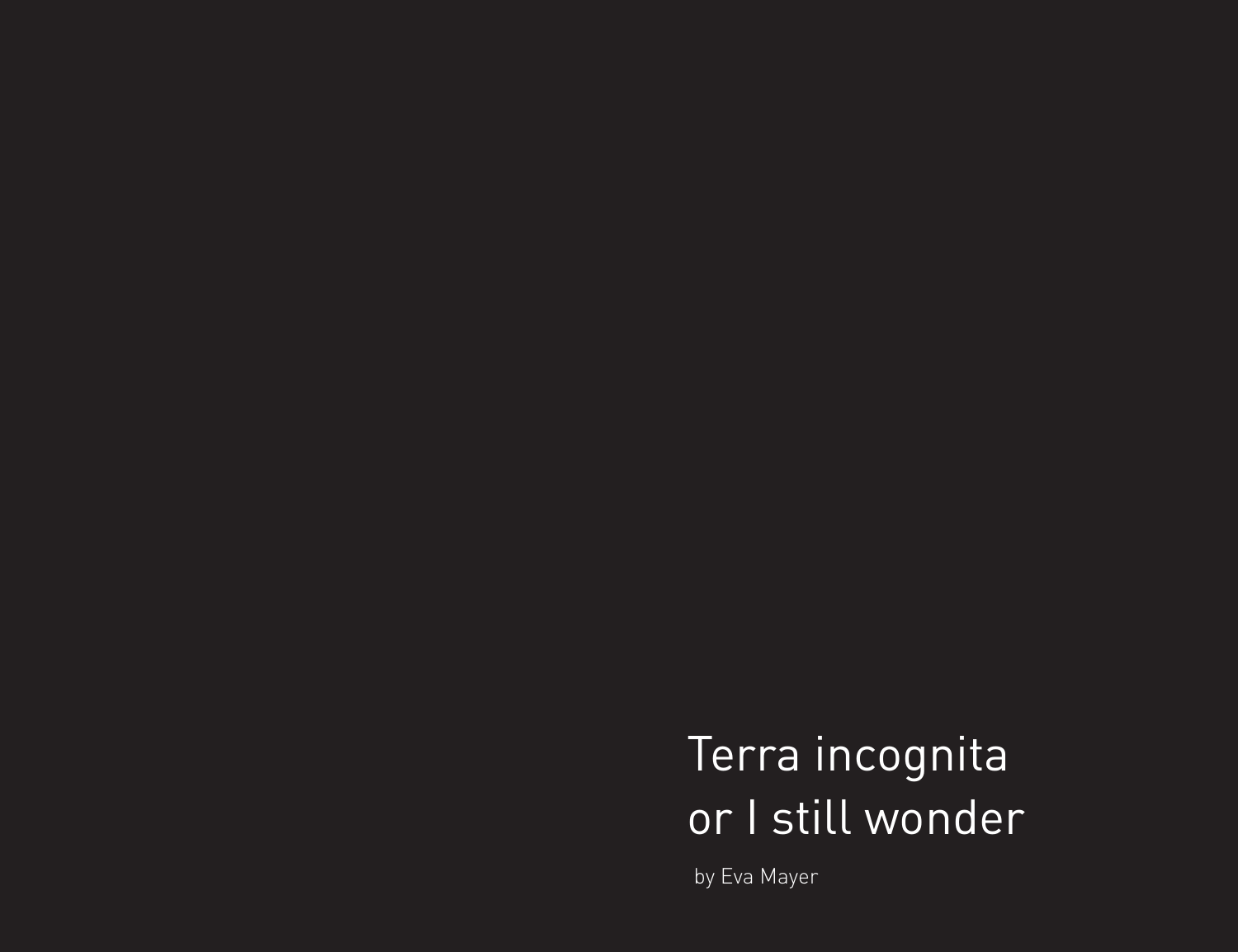# SPRING I

*Black Water* might have been a promising title, a trigger to some deeper thoughts, a paper full of good intentions.

*Good intentions have no place in art*  Bonnie once said to one of the students, and I agree with her.

Glancing into the surface of Black Water may have roped the reader, You, into another world at best, into my singular profound reflections about my way of (write it down!) playing.

Yes, it is a game for me.

After all, it is not an easy one the game called Art.

Do you know how to play it?

I can simply tell you, that one needs some practice, to be able to play the game called Art. And what I like about playing it, over and over,

1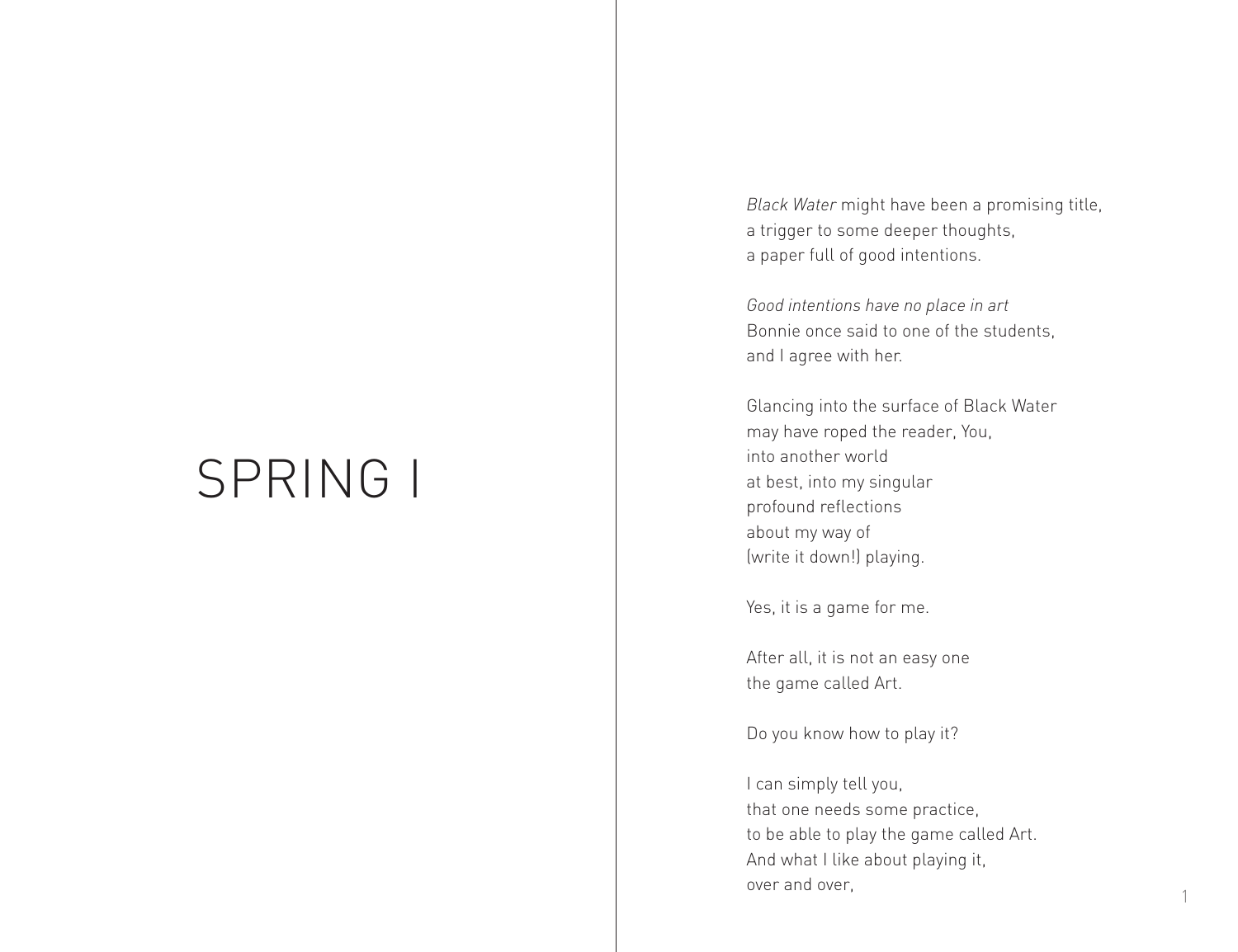again and again- mise en abyme, is entering into a place or a space, a place or a space full of possibilities, without defined rules.

An open space, ready to get filled up with:

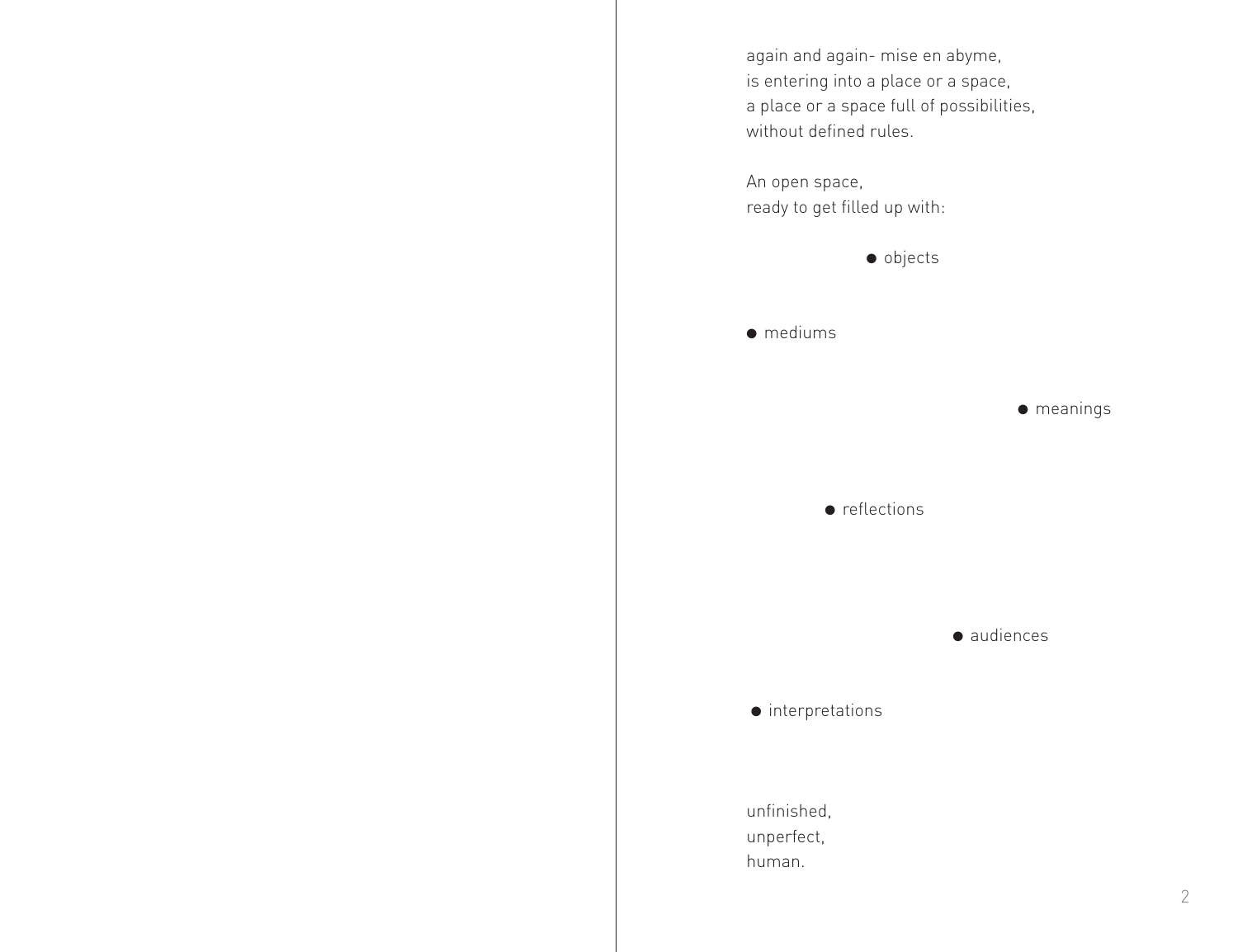This is about my artistic practice, it could be called an artist statement.

Today everybody has one. I mean, in the world of art. Why not me?

I still wonder why.

Talking to myself: *what is the problem?* I'm a visual artist.

Y. encouragingly: *what are your "real" intentions?* M. impatient: *qu'est ce que tu veux avec ça alors?*  listening fearsome to K: *Könnten Sie sich bitte klarer ausdrücken ?* 

I can't help myself, spotting mistrust out there.

And people keep on asking, the ongoing question, it keeps on going.

Is this a psychological problem? A lack of focus? Or intelligence? Maybe nothing important to say? The incapacity to fit in?

*irgendwie und sowieso*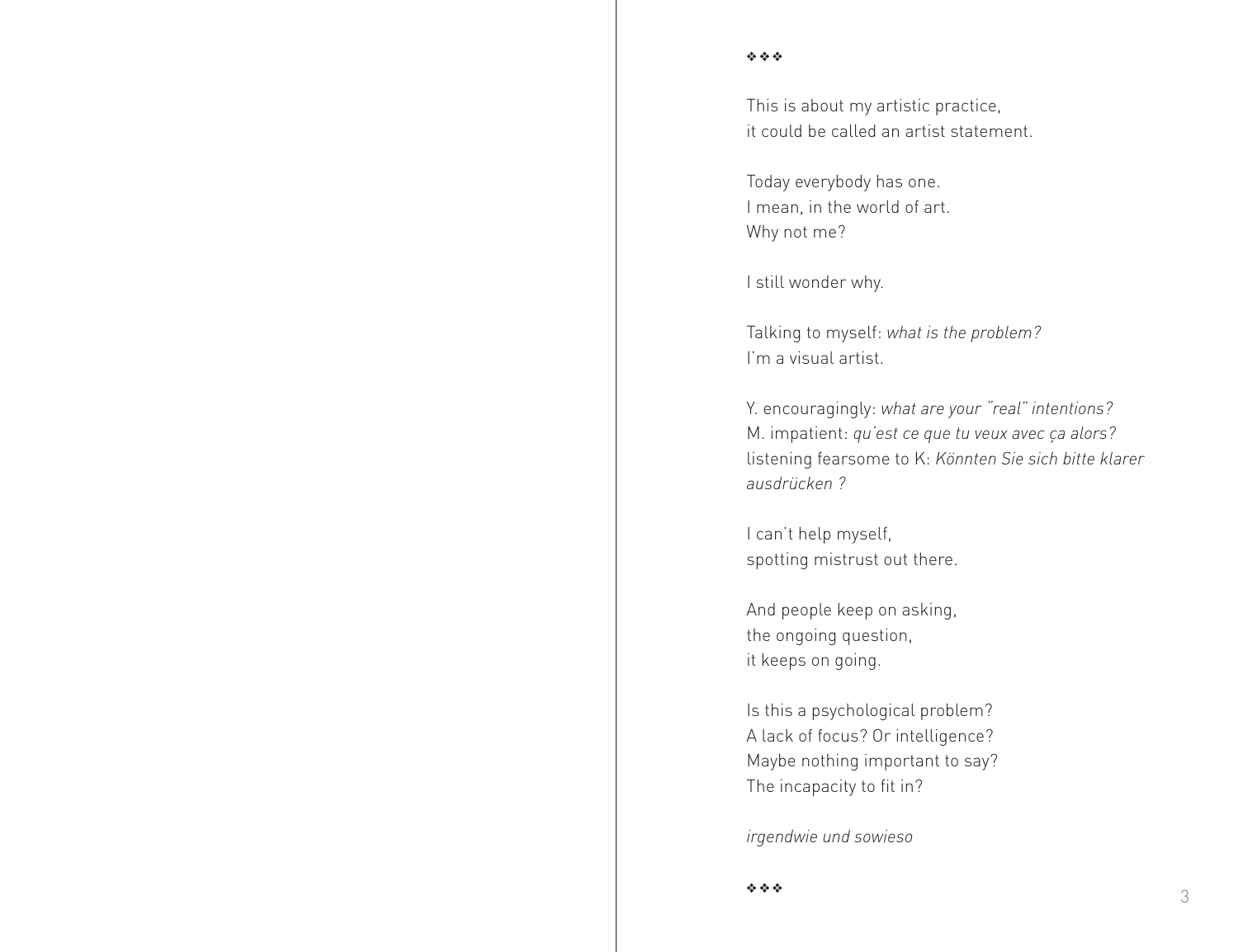Will I be able to perform the perfect three minute pitch one day?

### $\phi$   $\phi$   $\phi$

Picture this in your mind: A collage work by Robert Rauschenberg called *Street Sounds*, 1992

Parts of a shop window, orange curtains, Street Sounds written in purple neon font, ODU / a piece of a washed out flower fabric and three pillows - red - orange - red / a photograph with real flowers here and there / brush traces in dark blue / ground parts, leftovers / a fantasy pin-up girl doing some strip-tease / again typo NEW GOLDEN APPLE, ENTRANCE ONE DOOR EAST

### $\phi$   $\phi$   $\phi$

*I can't think straight.*

I wonder if this is the reason why writing artistic statements is so hard for me.

### $\phi$   $\phi$   $\phi$

Carol Aird: *Harge and I never spend New Year's Eve together. There's always a business function, always clients to entertain.* Therese Belivet: *I've always spent it alone. In crowds.*

This movie scene which I think is beautiful, touches the one I believed I have been, but may still be, the one.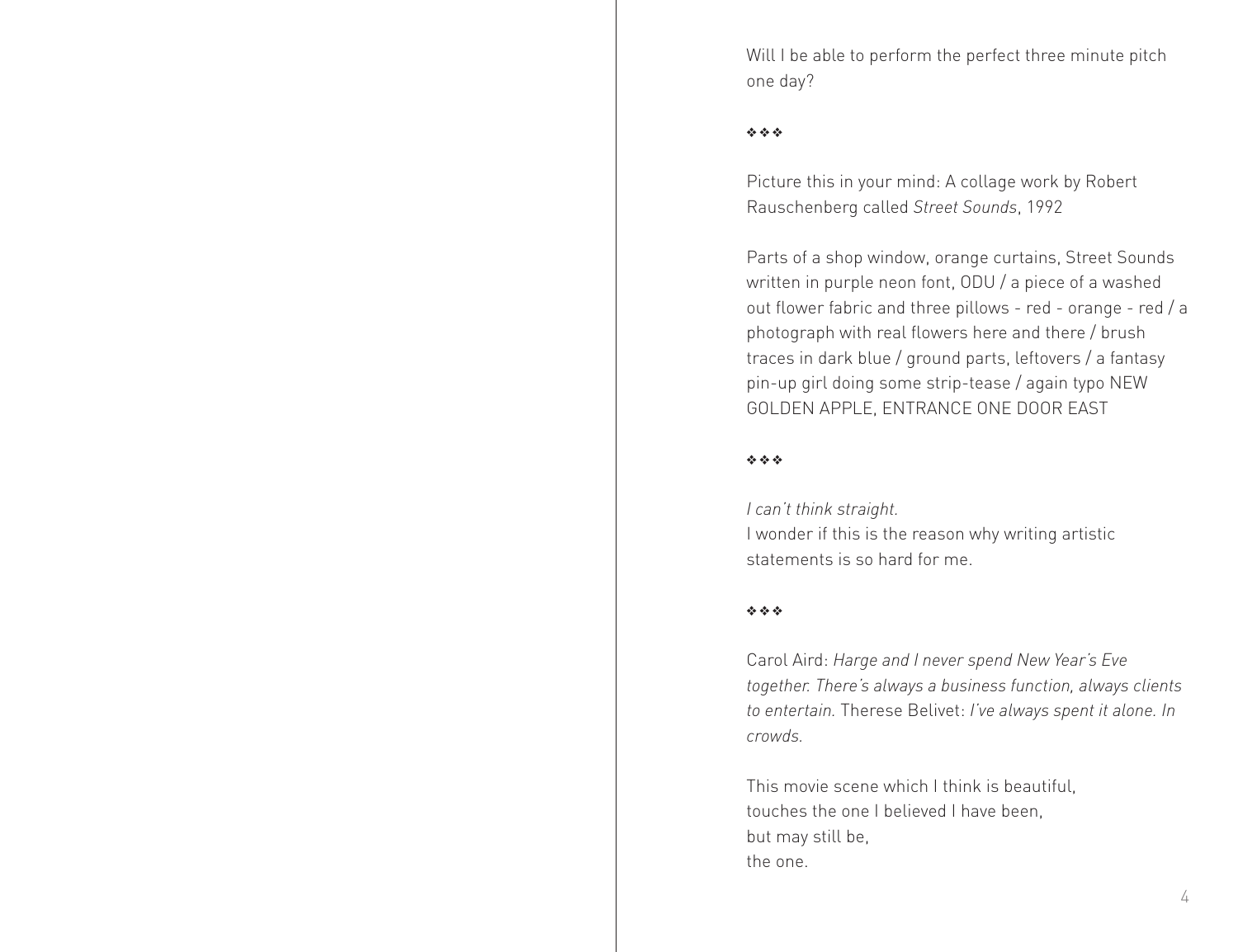Sentence from Haruki Murakami in *Kafka on the Shore*

How much does one change, Later, when time has passed? Sometimes I wonder.

### vvv

*No matter how much time passes, no matter what takes place in the interim, there are some things we can never assign to oblivion, memories we can never rub away.*

### vvv

### **Streetlights**

Now, turn on your computer and go to this link: https://www.youtube.com/watch?v=cnNyxy7XPfs

I listened, my eyes wide open. The left eye turned towards the dark grey sky.

No moon nor stars out there.

Click "play" and listen.

Jackie Brown...Pam Grier... web of thoughts...finally *The L Word* jumped into my mind in a chronological order.

Walking towards the light blue house, Suddenly, being able to see her, rocking back and forth, wildly, fervently, on a *Hollywoodschaukel* as we call it in German.

On that Friday night the street was almost empty and I was not alone  $\frac{5}{5}$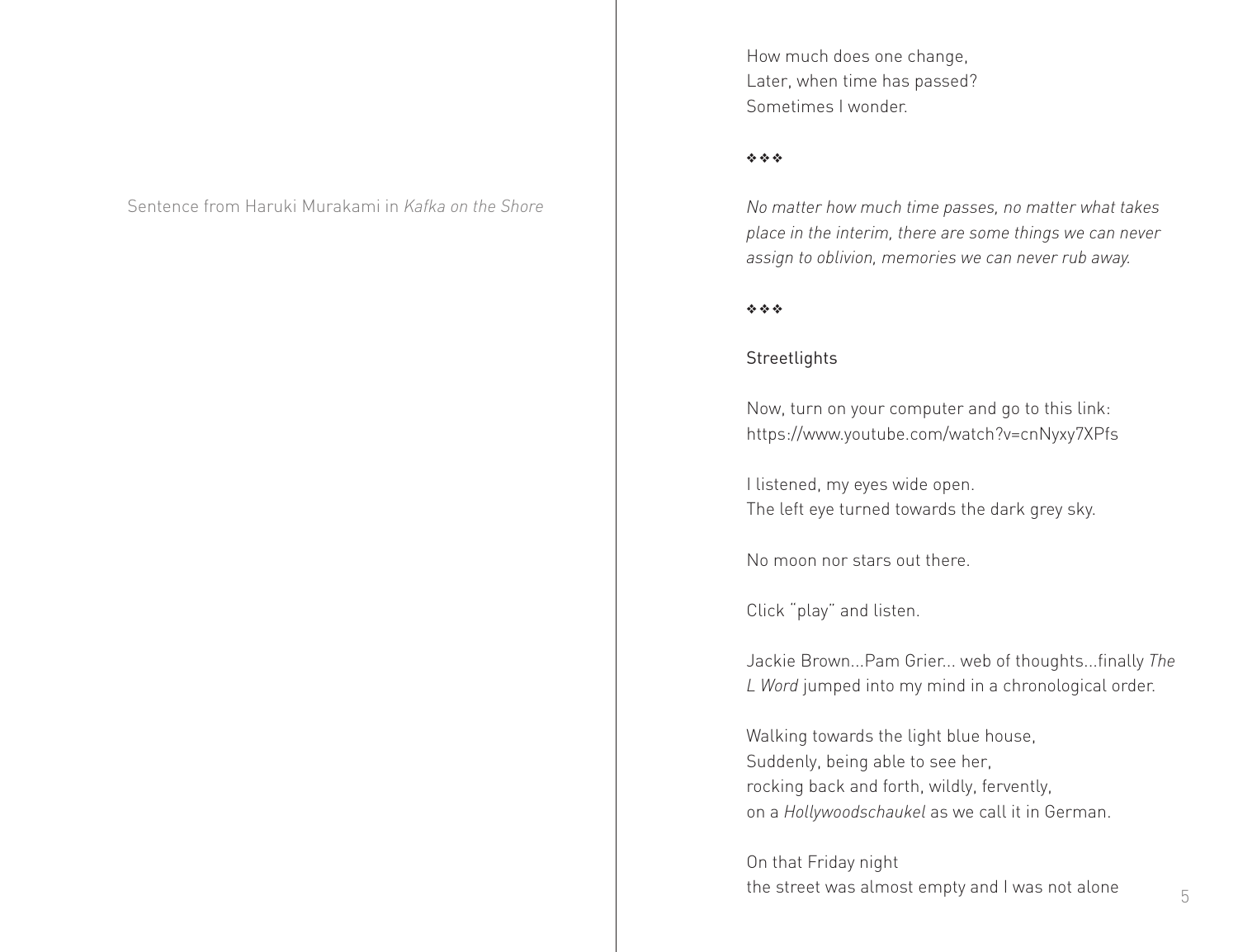nobody, but me and the woman from the blue house.

En.: Moments, (mot composé : Augen = eyes, Blicke = look)

Suddenly she was glancing in my direction *Augenblicke*

|         |  |                                          |  | $\blacksquare$ |  |                                                                                                                  | $\cdot$ |         |            |   | $\sim$  |
|---------|--|------------------------------------------|--|----------------|--|------------------------------------------------------------------------------------------------------------------|---------|---------|------------|---|---------|
|         |  |                                          |  |                |  |                                                                                                                  |         |         |            |   |         |
|         |  |                                          |  |                |  |                                                                                                                  |         |         |            |   |         |
|         |  |                                          |  |                |  |                                                                                                                  |         |         |            |   |         |
|         |  |                                          |  |                |  |                                                                                                                  |         |         |            |   | ٠       |
|         |  |                                          |  |                |  |                                                                                                                  |         |         |            |   |         |
|         |  |                                          |  |                |  |                                                                                                                  |         |         |            |   |         |
|         |  |                                          |  |                |  |                                                                                                                  |         |         |            |   |         |
|         |  |                                          |  |                |  |                                                                                                                  |         |         |            |   |         |
| $\cdot$ |  |                                          |  |                |  |                                                                                                                  |         |         |            |   |         |
|         |  |                                          |  |                |  |                                                                                                                  |         |         |            |   |         |
|         |  |                                          |  |                |  |                                                                                                                  |         |         |            |   |         |
|         |  |                                          |  |                |  |                                                                                                                  |         |         |            |   |         |
|         |  |                                          |  |                |  |                                                                                                                  |         |         |            |   |         |
| . .     |  | the contract of the contract of the con- |  |                |  | and the company of the company of the company of the company of the company of the company of the company of the |         | $\cdot$ | $\epsilon$ | ٠ | $\cdot$ |

The darkness was hiding her face. Her fast movements blurred my vision. Music in the air made me feel dizzy.

And for a short moment of time, there was a connection between us. Eventually.

Rocking back and forth, I can still hear *Streetlights.*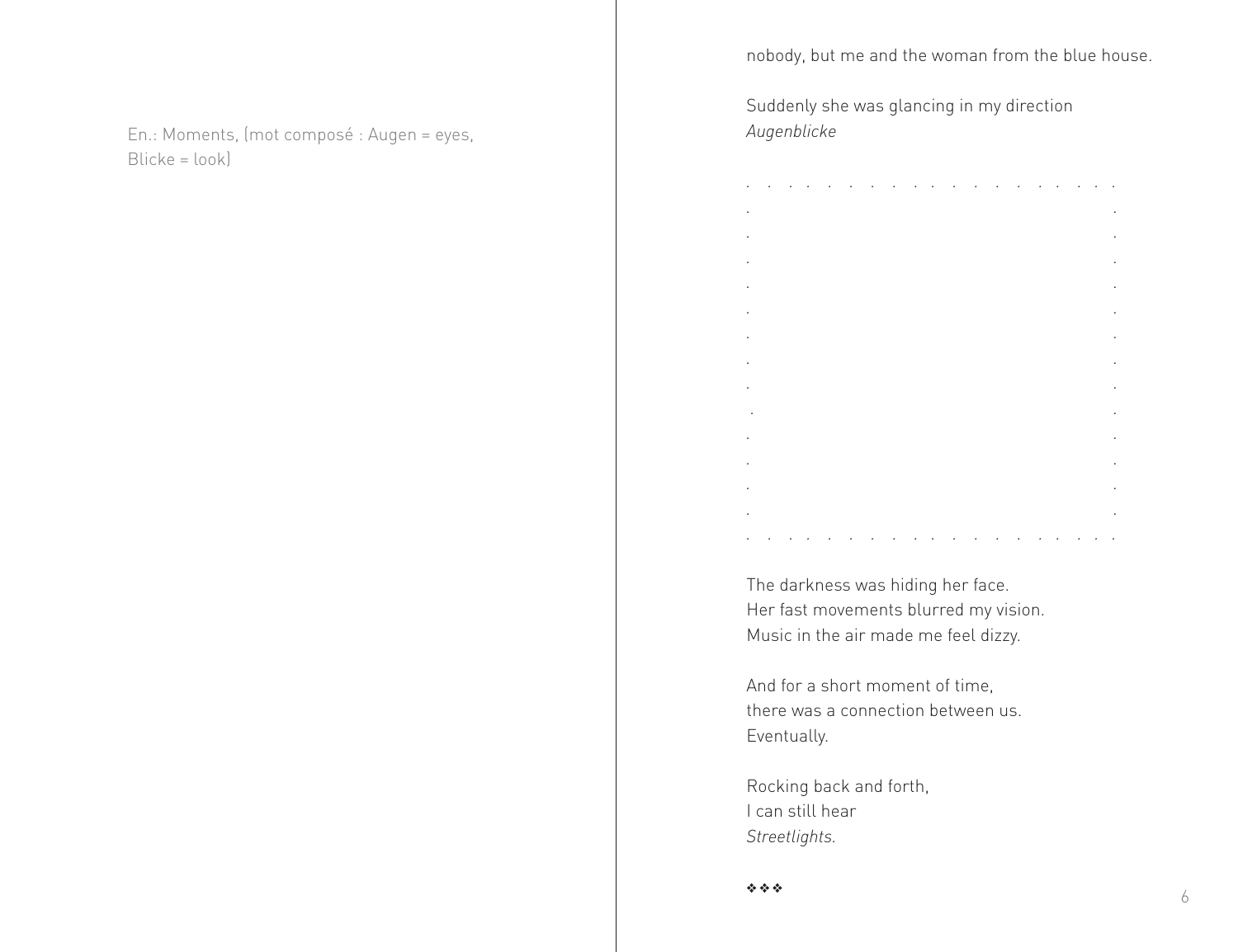Downtown Albuquerque, searching for *A Thousand Plateaus* the English version, not the French one. *Cela vous ressemble*, ma chère Eva Anne-Françoise would have said with a slightly accusing undertone.

### Instead

bumping into Earl (male, between 55 and 60, black american, philosopher, working part time in a second hand book shop downtown Albuquerque)

### In the early 70s:

Earl working as a fashion photographer in L.A Some years later Earl walking on the street, accompanied by his dark silver M6, a leftover from his last career.

Skid Row L.A, summer of 1978. Imagine Earl sitting on a bench on a bus station.

Lonely? Just a short-term loneliness.

It is in the middle of the day, air stuck in space.

Heat pops right on the dark grey ground, turning it into a soft ground (in Intaglio a soft ground has the color of honey, it is very sensitive; for that, direct contact with diverse materials and objects creating interesting traces).

### *Anybody out there?*

Some human shapes, slightly detached from the  $\frac{7}{7}$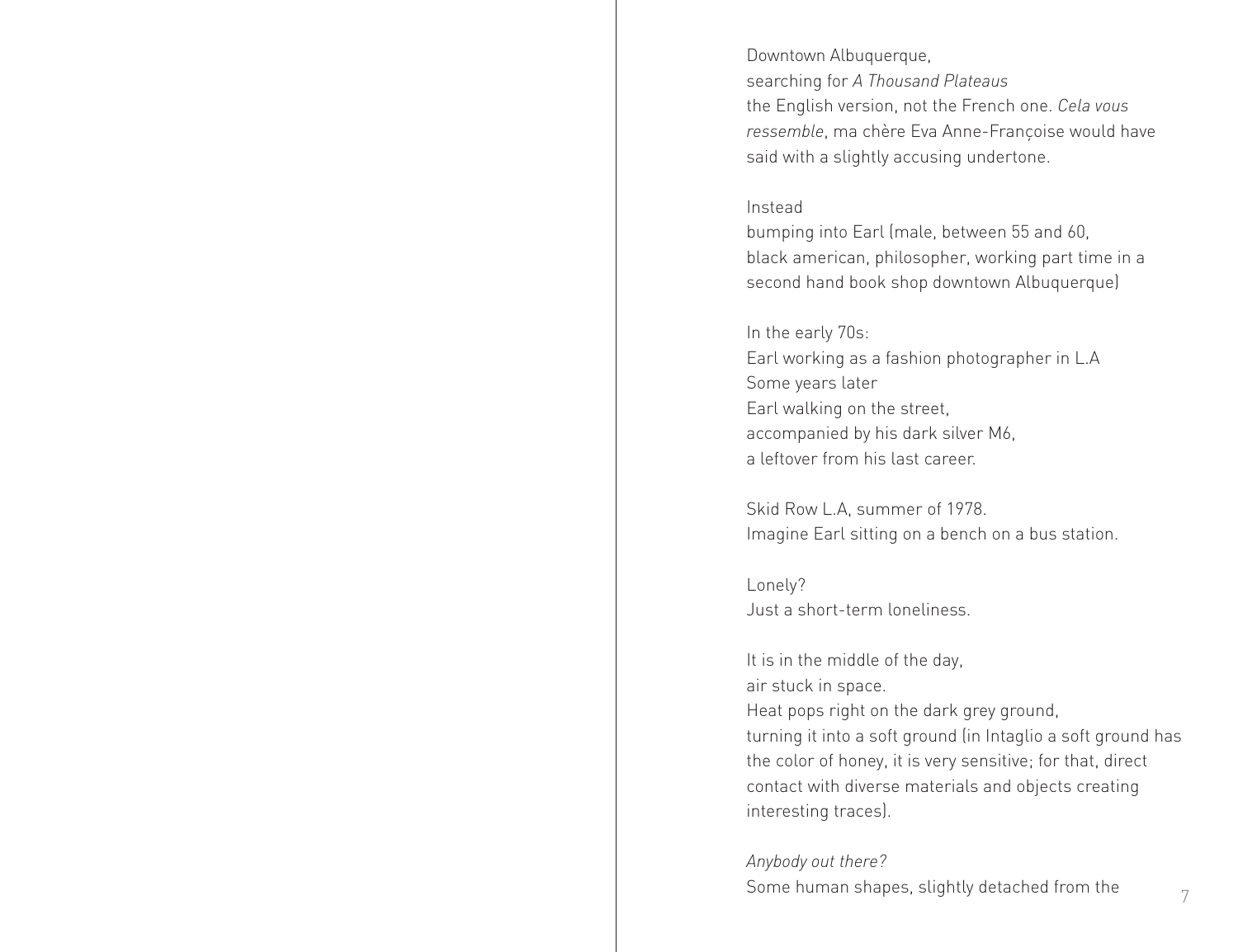background twinkle from here to there. Earl looks through his camera and turns the lens, starting from the very left side of the street to the right (Earl likes to capture the ordinary; details which he turns into something different, precious).

A moving trolley on the left, a burgundy red converse beneath the bench.

*In this heat you could boil an egg on the pavement.*  A conversation begins with an old women sitting next to him.

Her hair is grey and greasy, her eyes are intelligent. The woman is eating Smarties and moreover she does seem happy.

Because, Earl thinks she is not alone.

A young teenager sitting next to her eating Smarties too.

*I was almost born in Austria, she recounts* Earl: *In this case Angelica (the granddaughter) would have been Austrian too.* The old lady is willing to tell Earl a short version of her life story until the bus arrives.

Later on, Earl thought about the possibilities, the multiple possibilities, how our paths can turn one way or another.

That day he didn't take any pictures at all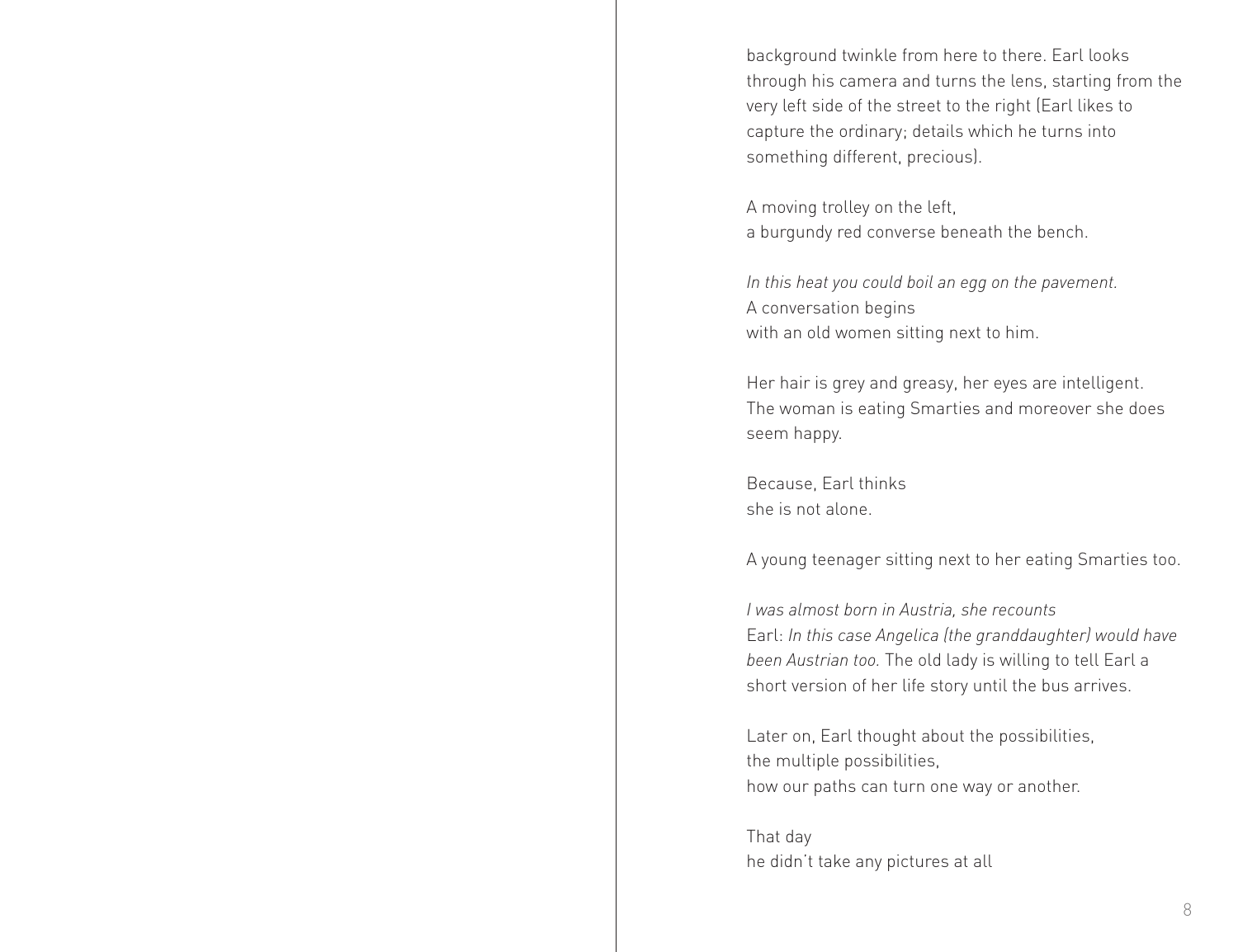*Connections are everything* Earl said to me that afternoon, sitting at the counter of the book shop where he works Friday to Sunday, from 9 am to 6 pm.

### vvv

Let's leave the inside to move outside. *You know, I'm not a studio artist I'm an outside artist.* 

For sure, there must be plenty of them, somewhere on the edges.

### $\phi$   $\phi$   $\phi$

I wonder why everywhere I go I discover those objects confusingly similar to death bodies.

Perhaps because of the impossibility of detaching death from life.

### vvv

### Glücksgefühle

Go out for a walk. Do it everyday. Even if the weather is miserable, just do it!

Even if you have plenty of other things to do. Leave your house, preferably early in the morning. Think of Shakespeare: *as fresh as morning dew distill'd* 9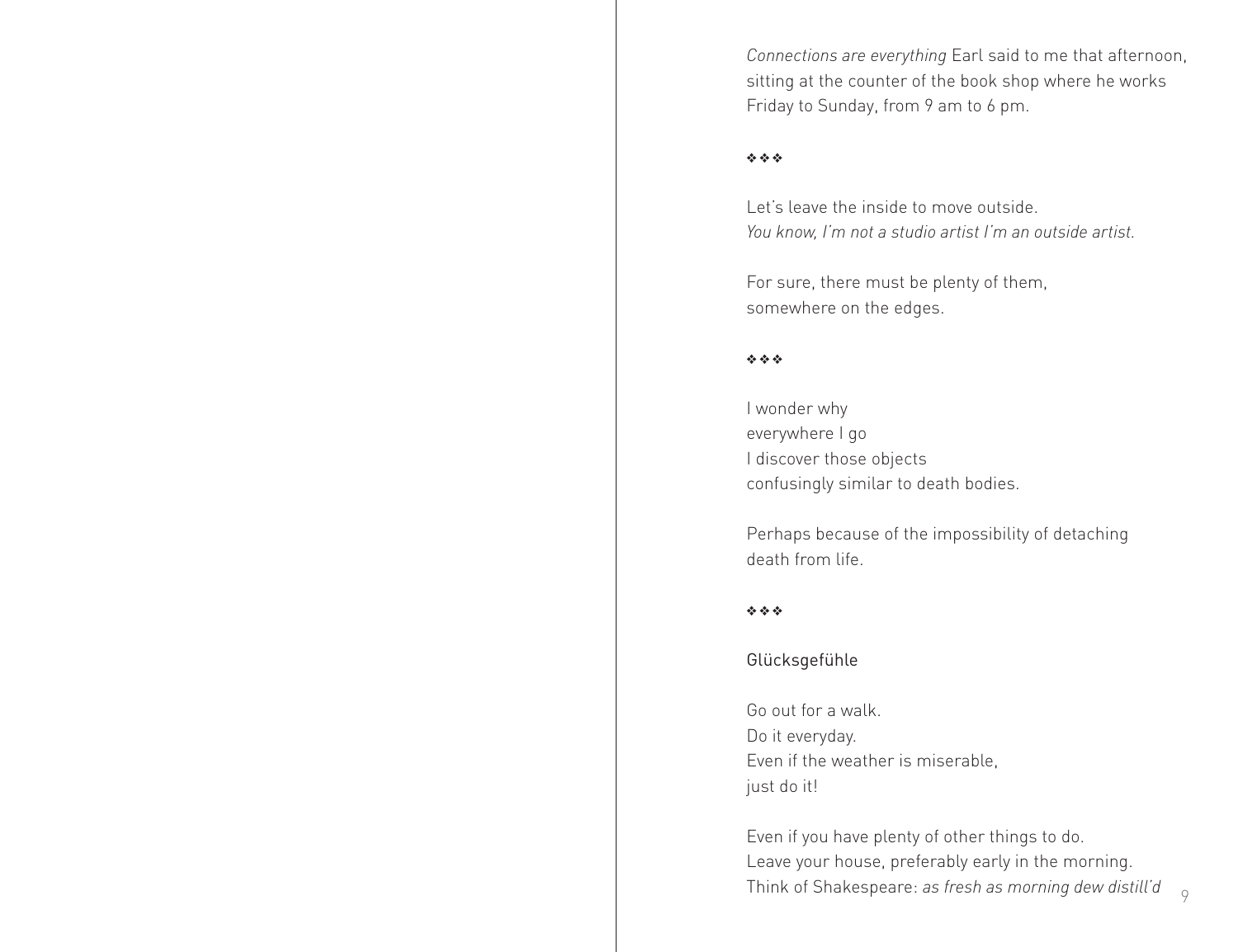### *on flowers.*

Take one of the streets in your neighborhood you like. One full of bushes, shrubs, all kinds of plants and weeds.

Now, begin to grab some stalks, blossoms and leaves. Maybe you will recognise some of them, if not, don't worry, just do it!

When you feel that you have reached the right amount bring your hand close to your nose.

Inhale deeply, then exhale.

Repeat this simple action several times. (you can continue walking, stay or remain still)

Inhale deeply, and exhale.

Now, you can go on with your life. Yes! have a second breakfast. Go to your work, or continue working on your artist statement.

### vvv

*Title: Revival, 2008*

The clear and detailed picture of a dirty child's boot glancing behind a car tire. First, I thought it was an  $10^{-10}$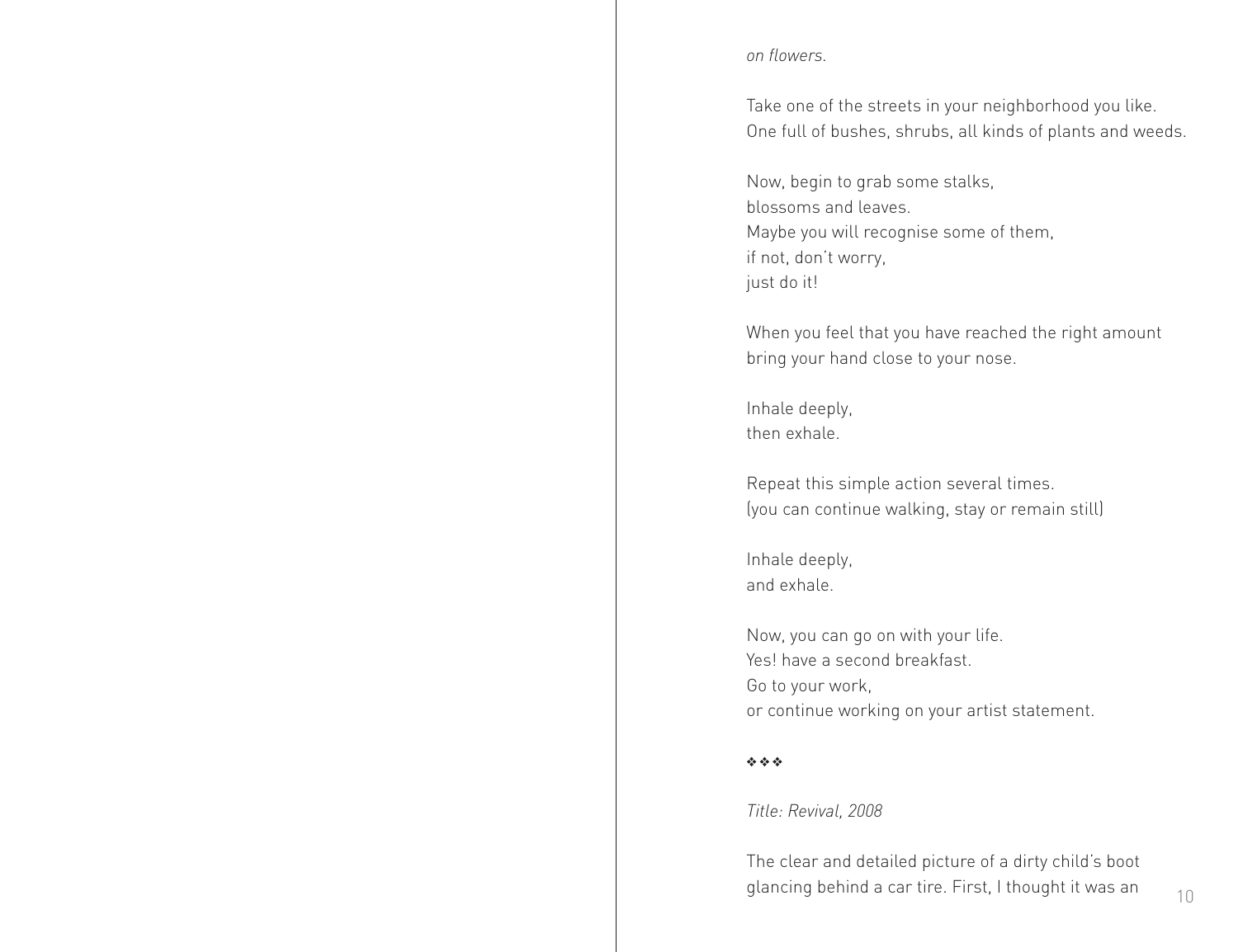An extract I once read in an interview from Raubert Rauschenberg. I wrote it down in a note book.

### accident somewhere out on the Parisian Periphery.

I bumped into the boot not only once.

### $\phi$   $\phi$   $\phi$

Almost familiar images, entering and leaving into my inner world, from time to time.

### $\phi$   $\phi$   $\phi$

*People ask me, "Don't you ever run out of ideas?" In the first place I don't use ideas. Every time I have an idea it's too limiting, and usually turns out to be a disappointment.*

### $\phi$   $\phi$   $\phi$

A motel sign appearing in front of me. (I like the idea of traveling around and sleeping in hotels, because I guess I'm not only an outdoor artist, I'm a desperately romantic outside artist.)

A look on google search if this kind exists:

*Wikipedia: Desperate Romantics is a six-part television drama serial about the Pre-Raphaelite Brotherhood, first broadcast on BBC Two between 21 July and 25 August 2009.* 

### vvv

### too many birds

*too many birds* 11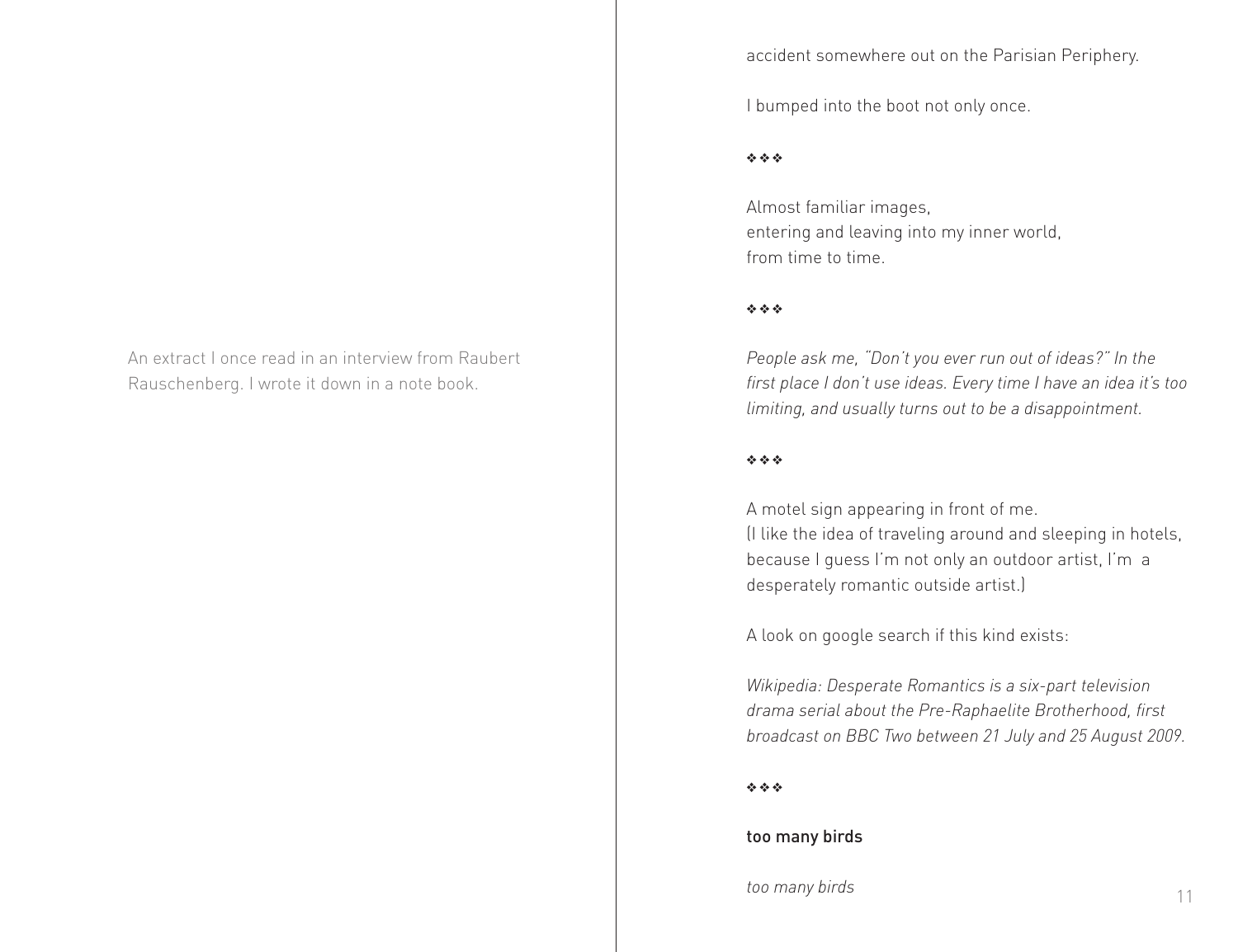*too many birds in one tree and one more bird then one more bird and one last bird and another...*

This song, makes somebody like me, collapse, always and ever in a sentimental mood.

and I look up in the sky

## **LUXURY INN**

**FREE NICE 29.99 \$ T-BREAKFAST CLEAN ROOMS SGL MICRO FD G HEATED POOL**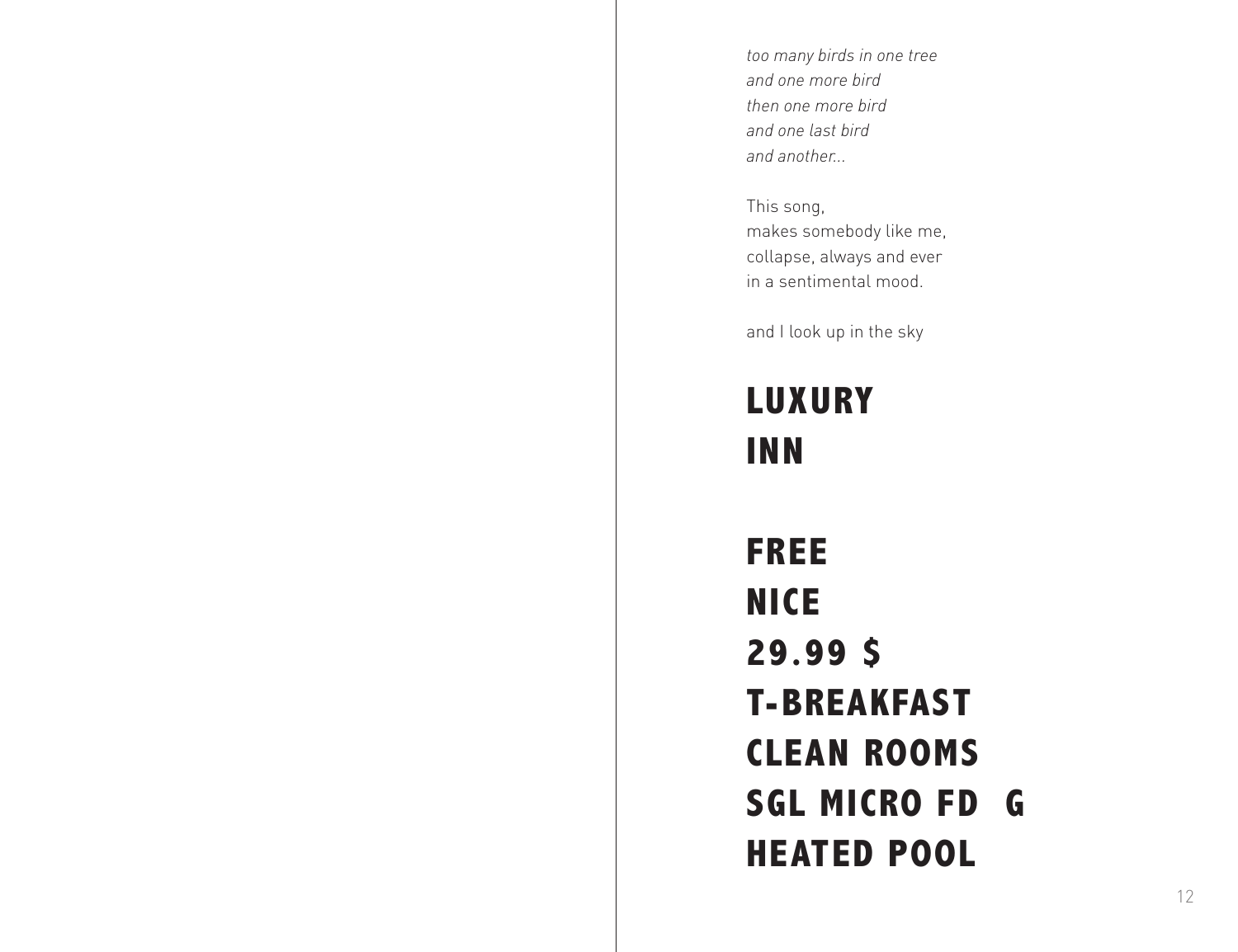### Continuing my walk...

. . . . . . . . . . . . . . . . . . **.** The contract of the contract of the contract of the contract of the contract of the contract of the contract of **.** The contract of the contract of the contract of the contract of the contract of the contract of the contract of **.** The contract of the contract of the contract of the contract of the contract of the contract of the contract of **.** The contract of the contract of the contract of the contract of the contract of the contract of the contract of **.** The contract of the contract of the contract of the contract of the contract of the contract of the contract of **.** The contract of the contract of the contract of the contract of the contract of the contract of the contract of **.** The contract of the contract of the contract of the contract of the contract of the contract of the contract of **.** The contract of the contract of the contract of the contract of the contract of the contract of the contract of **.** The contract of the contract of the contract of the contract of the contract of the contract of the contract of . . . . . .

Three minutes later I can see the back side of the Motel.

Close up: a graffiti scribbled on a dirty yellow wall in front of me.

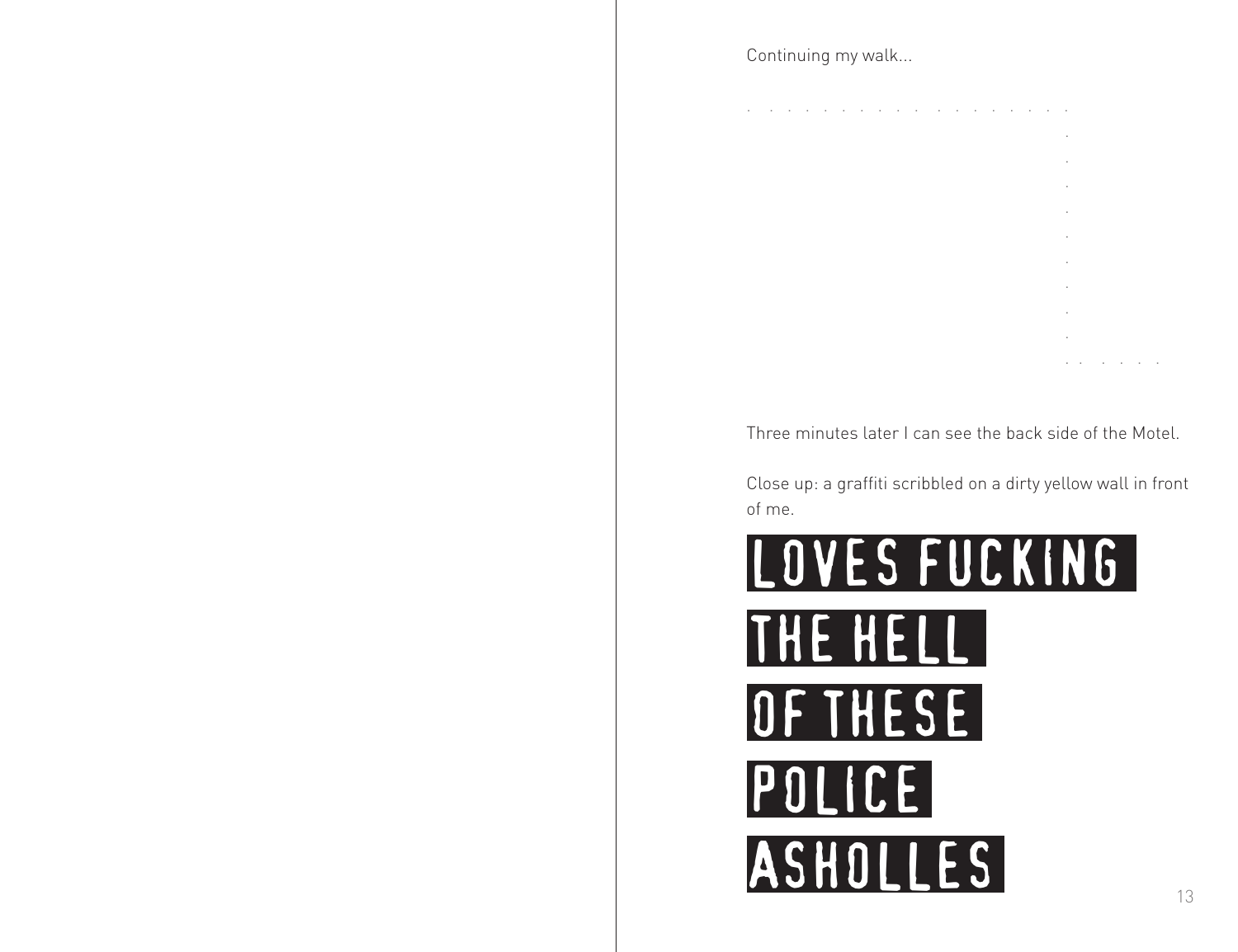Extract from "Metaphor as Self-Discovery" in Anne Carson's Autobiography of Red: A Novel in Verse, Sébastien Ducasse

Sentence from Patti Smith's autobiographical novel called The M-train.

Location description: waste land, asphalt mixed with reddish sand, creamy salmon colored walls, broken windows, parts and PVC panel left over all over the place...

*The technique of collage gives the possibility to confront two or more different alterities in the same space.*

Waiting for something to happen, I take a picture...several, about six or seven. Emptiness is filling the surface of the screen of my digital camera.

And I think of Patty Smith: *It's not so easy writing about nothing.* 

At this place,

weeds are jutting out of Albuquerque's underground, following tiny lines engraved into the pavement, like they have been flung.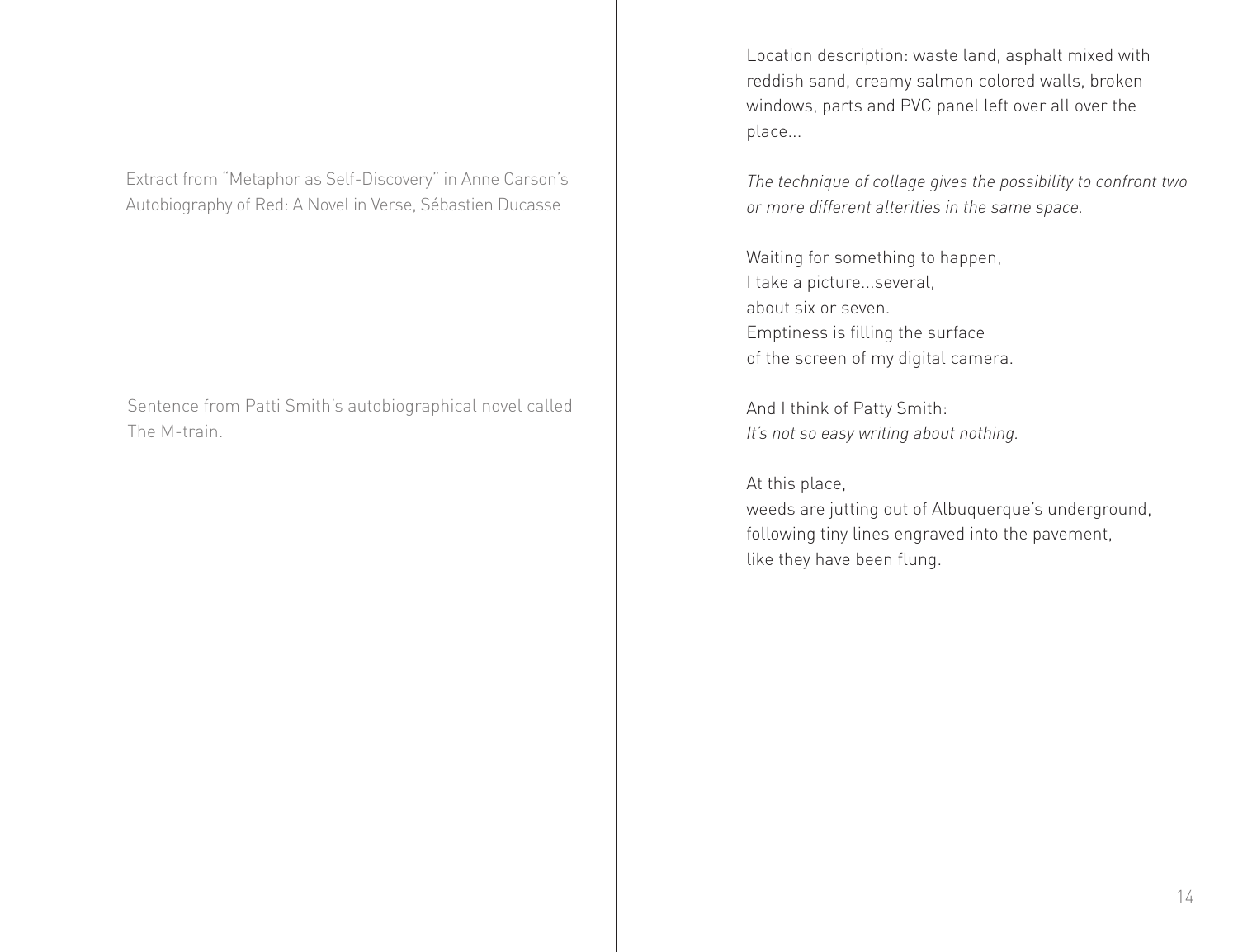# SUMMER II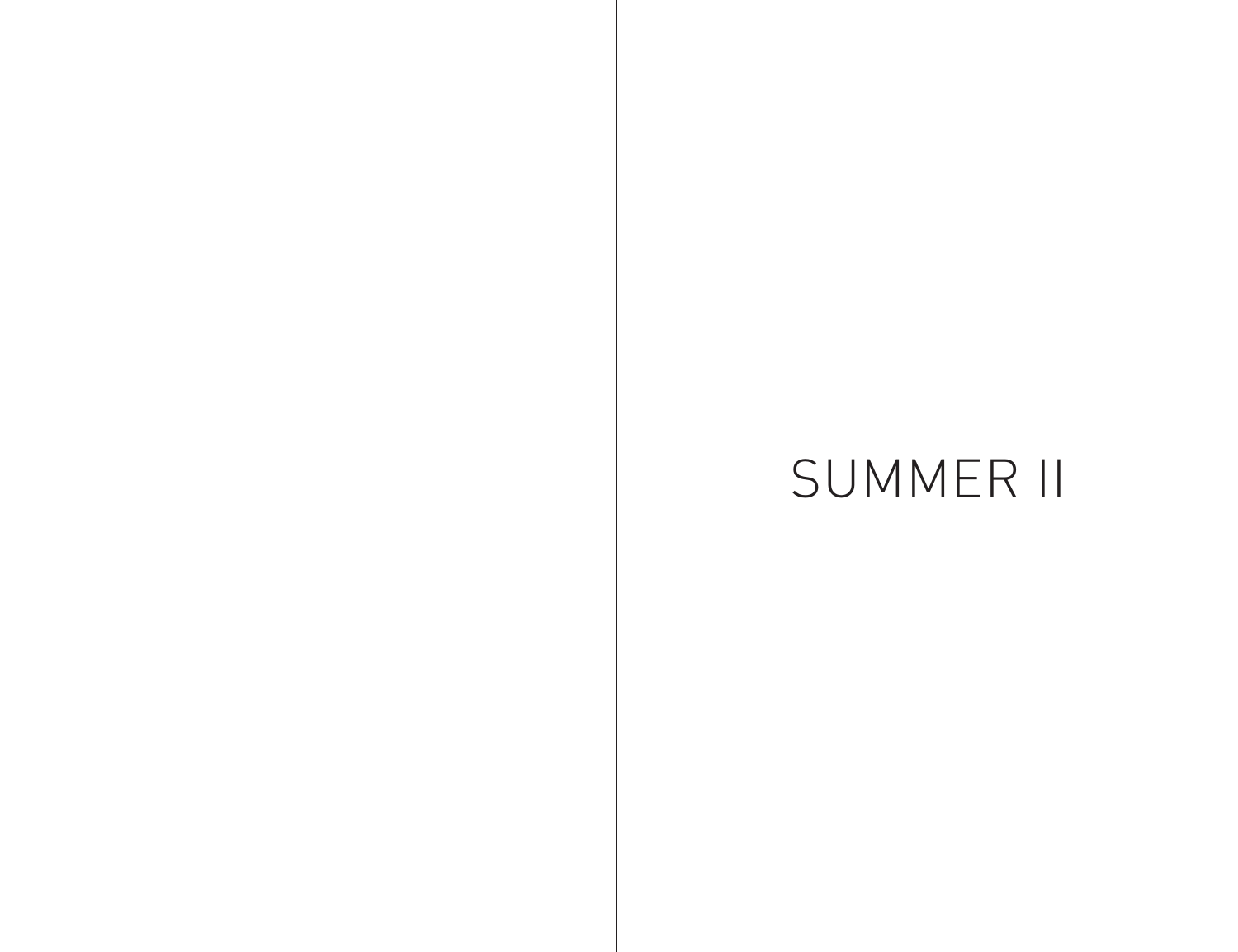Le titre fait référence au film "J'ai pas sommeil" de Claire Denis (1994). J'ai pas sommeil

*D'un endroit à l'autre Instead of Paris, Texas Paris, Vienne*

*Là,*

*quelque part au-dessus des Alpes bavaroises, devant moi, un mini écran scintille (probablement un modèle des années 90)*

*Distance de la destination: 500 km Altitude: 10.000 mètres Température extérieure: moins 55 degrés celsius*

*28F, un siège à côté de la fenêtre, une lumière éblouissante, un éclat, presque un espoir*

*La lumière pénètre à travers la fenêtre puis, se jette sur mon corps encore épuisé par une nuit blanche*

*En-dessous de moi, en rythme régulier, le monde, le mien passe*

En perpétuel mouvement

Von einem Ort zum anderen Instead of Paris, Texas, Paris, Wien.

Jezt gerade, irgenwo über den bayrischen Alpen frontal vor mir - ein flimmernder mini Bildschirm (vermutlich noch aus den 90ern).

Distanz vom Zielort: 500 km Flughöhe: 10 000 Meter Außentemperatur: Minus 55 Grad Celsius

Diesmal ein Fensterplatz, 28F. Grell und kräftig, vor Hoffnung strotzend, dringt eine Lichterflut durch das ovale Fenster und wirft sich über meinen, noch von einer schlaflosen Nacht erschöpften, Körper.

Im gleichmäßigen Tempo gleitet, die eine, die meine, Welt unter mir vorbei.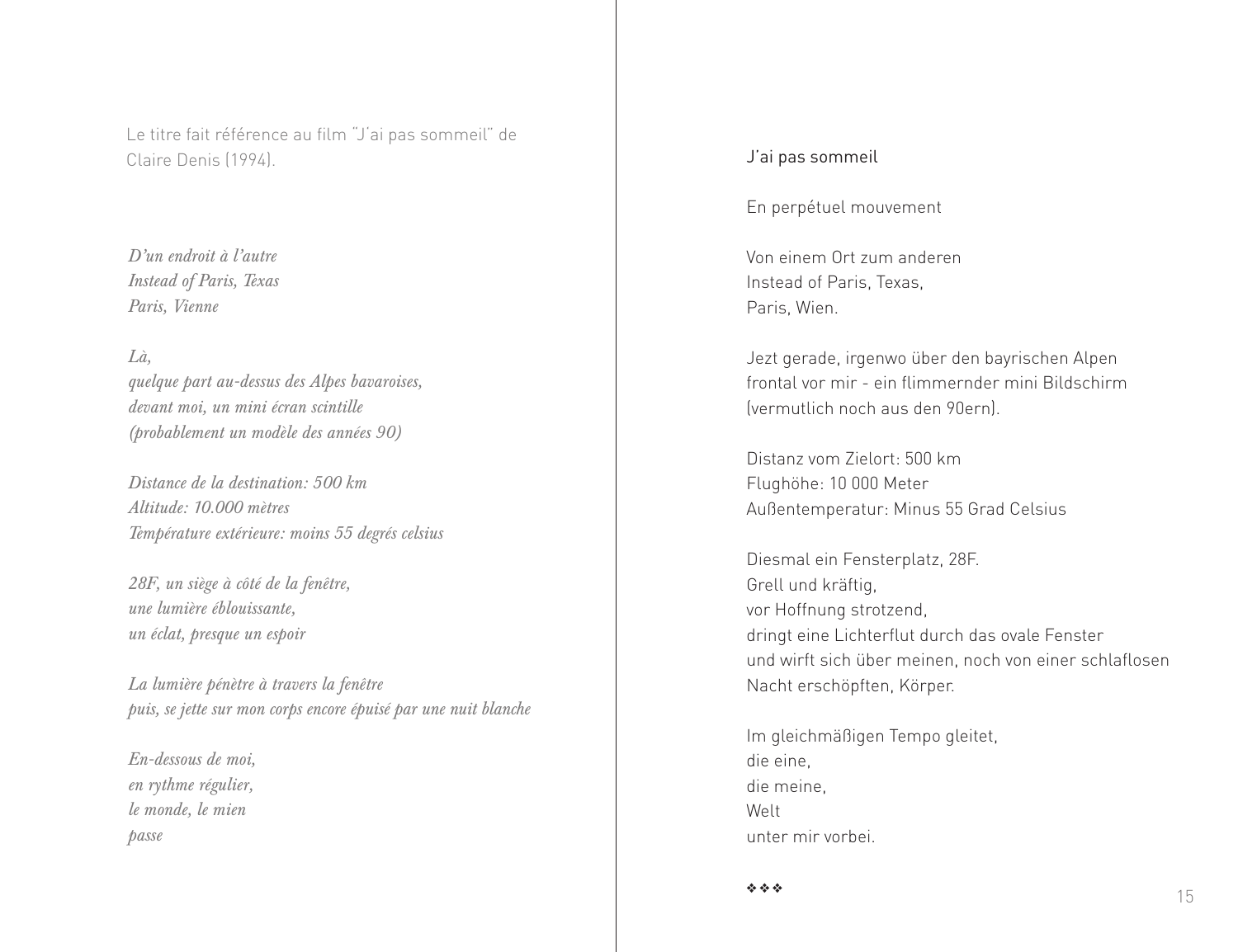*De plus en plus souvent*

 *parfois ici*

*parfois là-bas*

*entre des continents, des pays, des lieux (réels et virtuels), entre des langues, des groupes, des identités, des formes d'art (low and high)...*

*Une vie marquée d'un ailleurs*

*Home is not a possession Home can not be owned*

*Home is not a place Home is a feeling*

Inzwischen, immer öfter

mal da

und

mal dort

zwischen Kontinenten, Ländern, Orten (reelle und virtuelle ), zwischen Sprachen, Gruppen, Identitäten, Kunstformen (low and high)...

*Ein vom Dort-sein geprägtes Da-sein*

### vvv

Il y a un mois et demi, j'ai sorti quelques larmes de soulagement lorsque j'ai appris que le candidat Alexander Van der Bellen a gagné les élections présidentielles dans mon pays natal, l'Autriche, contre son adversaire Norbert Hofer.

À ce moment là, je ne connaissais pas encore la suite des événements.

### $\phi$   $\phi$   $\phi$

Heimat ist kein Habgut Heimat kann man nicht besitzen

Heimat ist kein Ort Heimat ist ein Gefühl 16 auch 16 auch 16 auch 16 auch 16 auch 16 auch 16 auch 16 auch 16 auch 16 auch 16 auch 16 auch 16 auch 16 auch 16 auch 16 auch 16 auch 16 auch 16 auch 17 auch 17 auch 17 auch 17 auch 17 auch 17 auch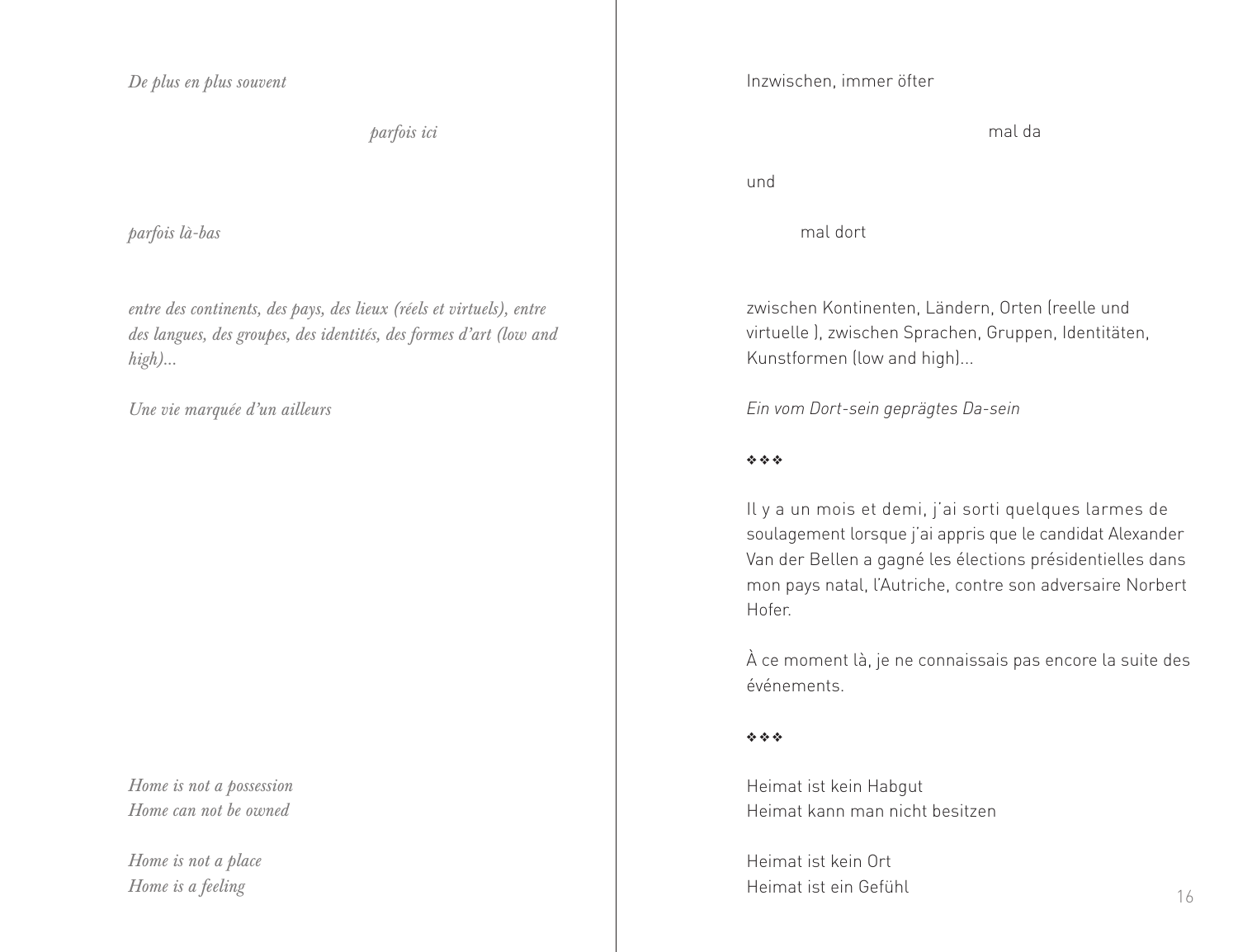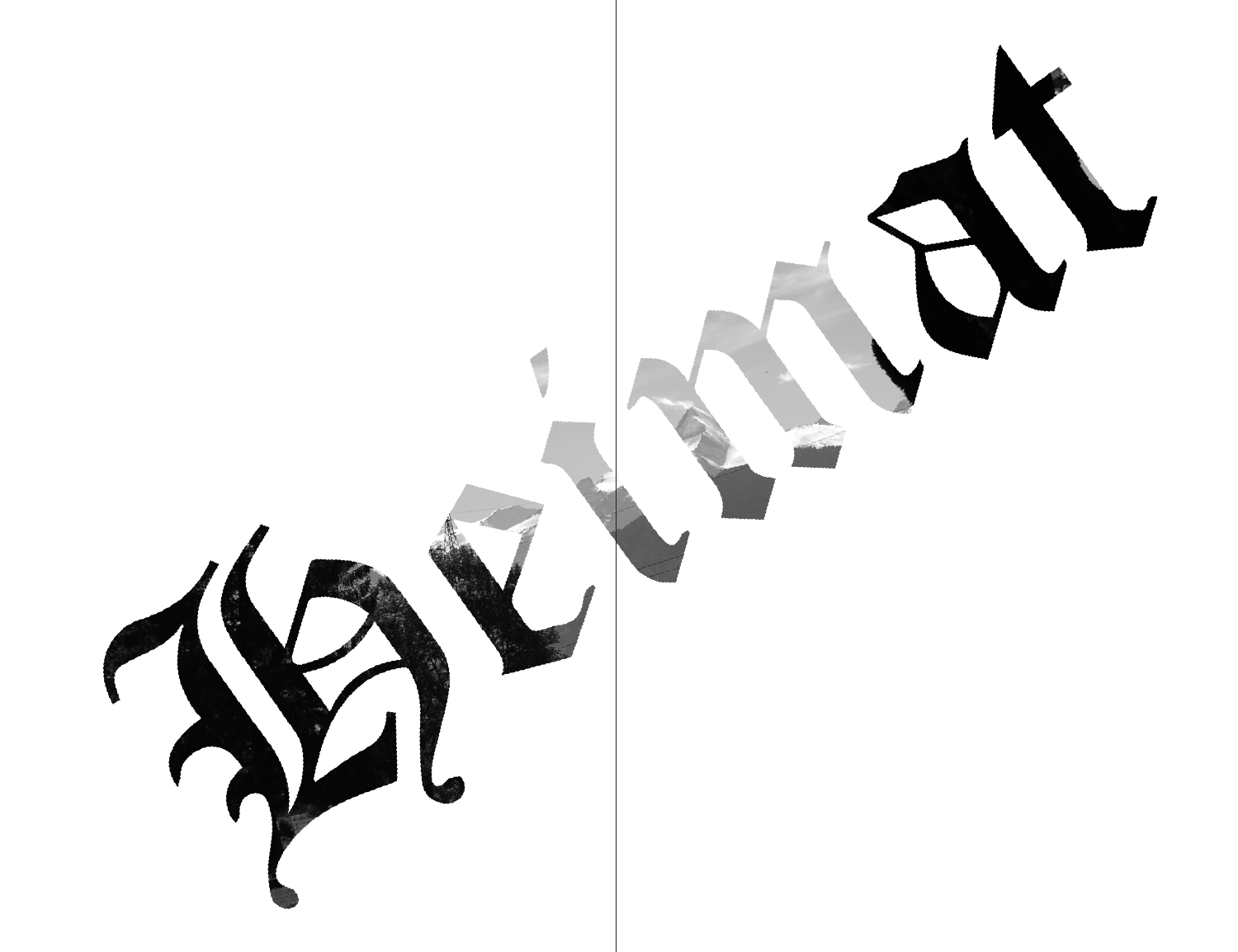"Qu'est-ce que la précarité ?", Régis Pierret, extrait de la revue SOCIO, n.2, 2013, p. 307-330

*Un matin, pas comme les autres*

### vvv

### Au sujet de la précarité

*La pauvreté a incarné la domination des sociétés traditionnelles, le paupérisme a marqué la naissance des sociétés modernes ou industrielles, la précarité est typique des sociétés postmodernes ou du déclin de la société industrielle : chacun a le sentiment d'être révocable à tout moment. Il n'y a plus le monde du dedans et celui du dehors, les frontières entre les deux ne sont plus étanches : chacun peut chuter, passer du jour au lendemain du dedans au dehors.*

### vvv

15 Julie 2016, 8h 41 *Ein Morgen nicht wie alle anderen* 

Je suis mes habitudes matinales. J'allume mon ordinateur portable. Je clique sur l'icône du navigateur Safari pour accéder à mes courriels, et je lis...

### Objet : c'est encore la merde en france

et je suis le lien vers un article paru dans Le Monde :

### LES INFORMATIONS À RETENIR APRÈS L'ATTENTAT DE NICE OÙ 84 PERSONNES ONT TROUVÉ LA MORT

*François Hollande a annoncé la prolongation de l'état d'urgence et s'est rendu à Nice vendredi. La veille, un homme au volant d'un camion a foncé dans la foule réunie sur la promenade des Anglais, tuant au moins 84 personnes.*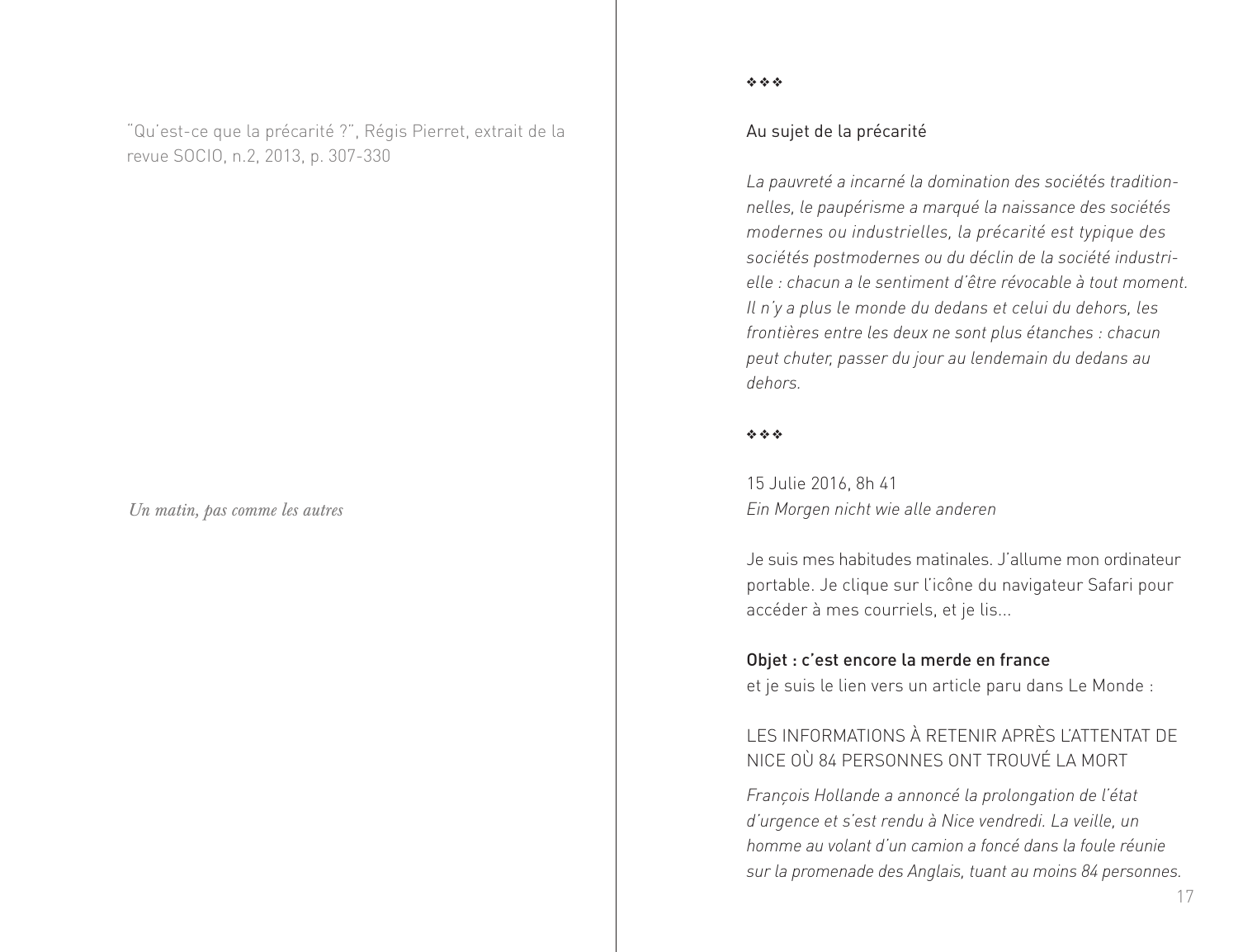*beaucoup plus longtemps que j'aurais imaginé*

Lydia Davis "Can't and Won't", Farrar, Straus and Giroux , 2014

Ammann, Jean-Christophe, "En y regardant mieux", Dijon, Les Presses du réel, 2010, p. 14

 $\ddot{\phi}$   $\ddot{\phi}$   $\ddot{\phi}$ 

Faire de l'art aujourd'hui, quand de tels événements se produisent ? Mes doutes les plus grands sortent avec force et restent stagnant à la surface *länger, viel länger, als es mir lieb ist*

### $\ddot{\phi}$   $\ddot{\phi}$   $\ddot{\phi}$

Quelque temps plus tard, je suis tombée sur cette nouvelle intitulée "Writing" de Lydia Davis.

*Life is too serious for me to go on writing. Life used to be easier, and often pleasant, and then writing was pleasant, though it also seemed serious. Now life is not easy, it has gotten very serious, and by comparison, writing seems a little silly. Writing is often not about real things, and then, when it is about real things, it is often at the same time taking the place of some real things. Writing is too often about people who can't manage. Now I have become one of those people. I am one of those people. What I should do, instead of writing about people who can't manage, is just quit writing and learn to manage. And pay more attention to life itself. The only way I will get smarter is by not writing anymore. There are other things I should be doing instead.*

### $\ddot{\phi}$   $\ddot{\phi}$   $\ddot{\phi}$

D'ailleurs, qu'est-ce que la fonction de l'artiste dans notre société ? Cette réponse m'interpelle.

*La fonction de l'artiste ? Celle d'un chercheur de soi-même dans une conscience contemporaine - forschen nach dem*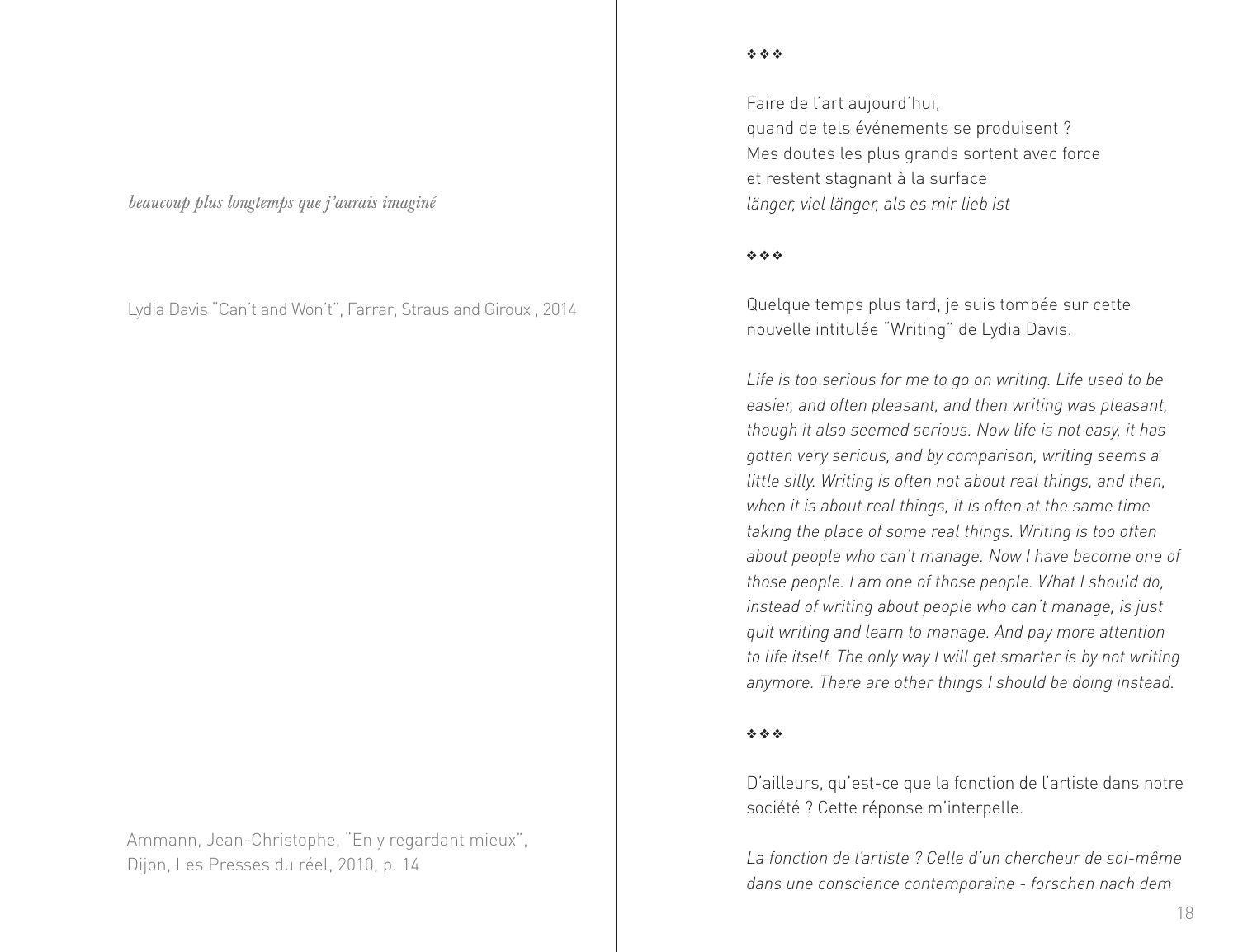Ce poème fait référence au roman "*Die Wand*" de l'écrivaine Autrichinne Marlen Haushofer

*Devant moi, un paysage de montagne estival, encadré par une fenêtre en bois*

*Comme un livre d'images !*

*Plus tard, des gouttes de pluie denses rebondissent sur la vitre de la fenêtre, rendre le paysage flou, le ramollir*

*Petit à petit à petit, la douce chaîne de montagnes s'éclaircit, ensuite, disparait dans une monotone masse blanche.*

*Le brouillard l'a avalée, cette chaîne de montagnes. Il l'a radicalement effacée.* 

*Mon regard s'attarde, reste suspendu sur le mur invisible,*

*s'écrase tout à coup, tombe,*

 . . . . *Selbst. Le soi n'existe pas en tant que tel, c'est une fonction, plus on travaille sur soi, plus cela devient mystérieux et gigantesque.* 

### $\ddot{\phi}$   $\ddot{\phi}$   $\ddot{\phi}$

Vor mir, eine sommerliche Berglandschaft, eingerahmt von einem Holzfenster,

eine, so wie aus dem Bilderbuch!

### Später,

dichte Regentropfen prallen auf das Fensterglas nieder, machen die Landschaft unscharf, weichen sie auf *(un certain flou artistique).*

Die sanfte Bergkette über den Alpenwiesen wird *petit a petit* immer heller, *ensuite*, von einer monotonen weissen Masse verdrängt.

Es war der Nebel der sie verschluckt hat, die Bergkette, ganz radikal hat er sie ausradiert.

### *Mon regard s'attarde*

 . . . . .

mein Blick bleibt hängen, an der unsichtbaren Wand stürzt plötzlich ab,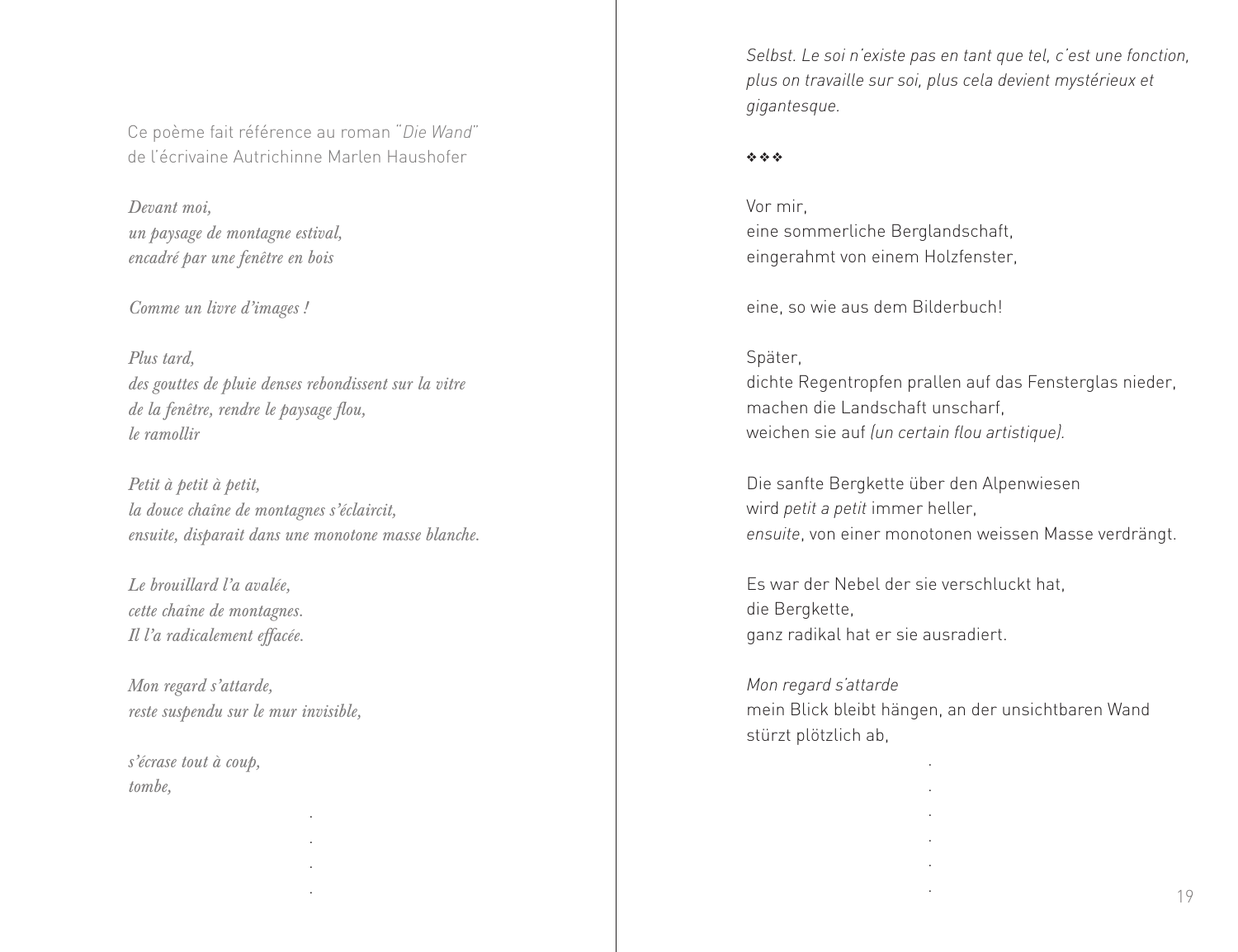*et finit au fond, sur une prairie humide et douce.*

 . . . . . . . . . . . . . . . . . . . . . . . . . .

Citation d'Anna Dezeuze, *Everyday life, 'relational aesthetics' and the 'transfiguration of the commonplace',* Journal of Visual Art Practice, Vol. 5, N. 3, 2006.

und landet ganz unten, auf einer nassen Almwiese.

 . . . . . . . . . . . . . . . . . . . . . . . . .

### vvv

*Instead of asking "what is art"? shouldn't we be asking: what is life?*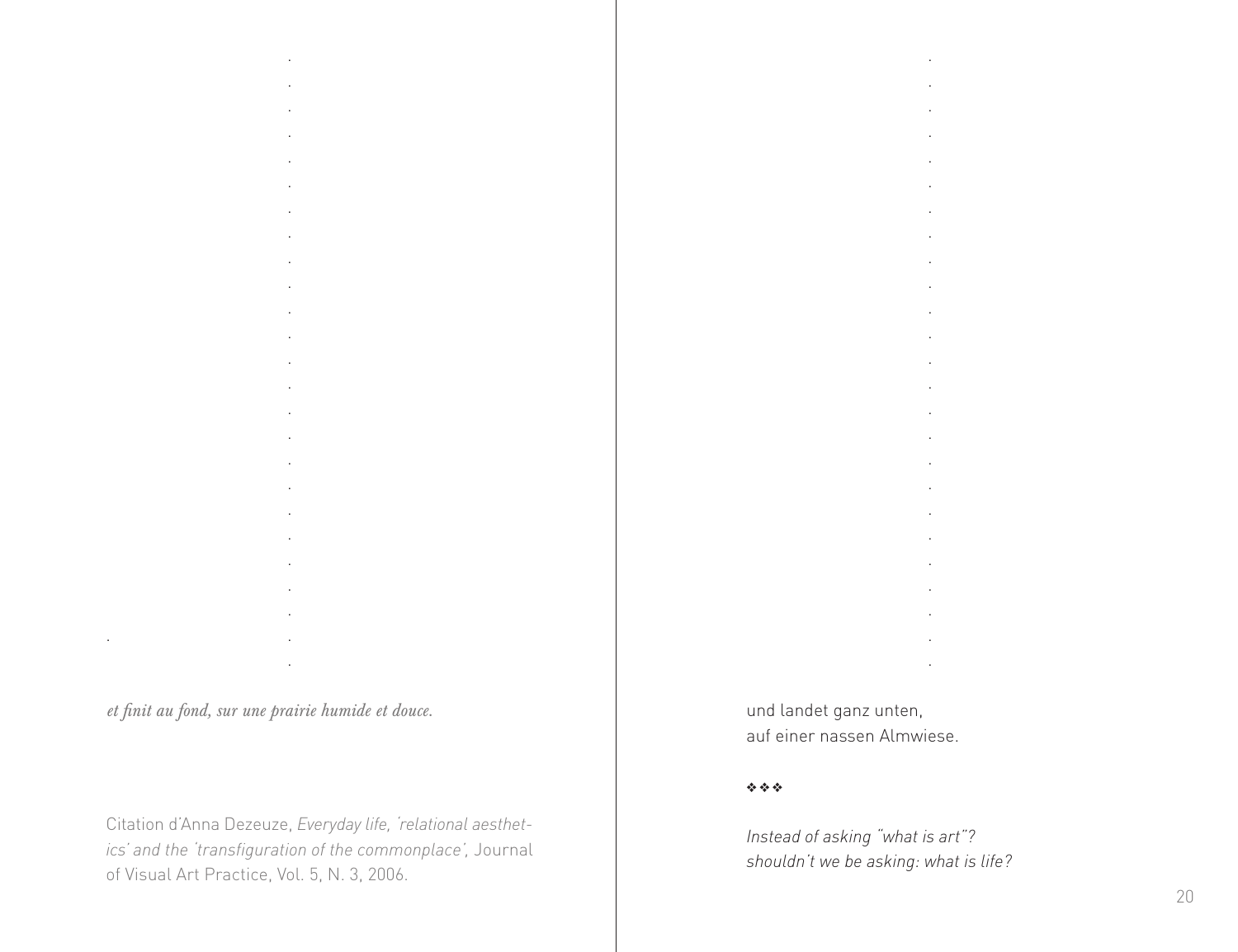Jean-Christophe Ammann, "*En y regardant mieux",*  Dijon, Les Presses du réel, 2010

*L'intuition est extraordinairement importante pour reconnaître quelque chose immédiatement, et pas seulement pour quelque chose de nouveau de manière spécifique, mais pour quelque que chose de nouveau de manière générale, et dans lequel ce qui est nouveau de manière spécifique est niché sous la forme d'une vision.*

vvv

Intuitivement, j'avance.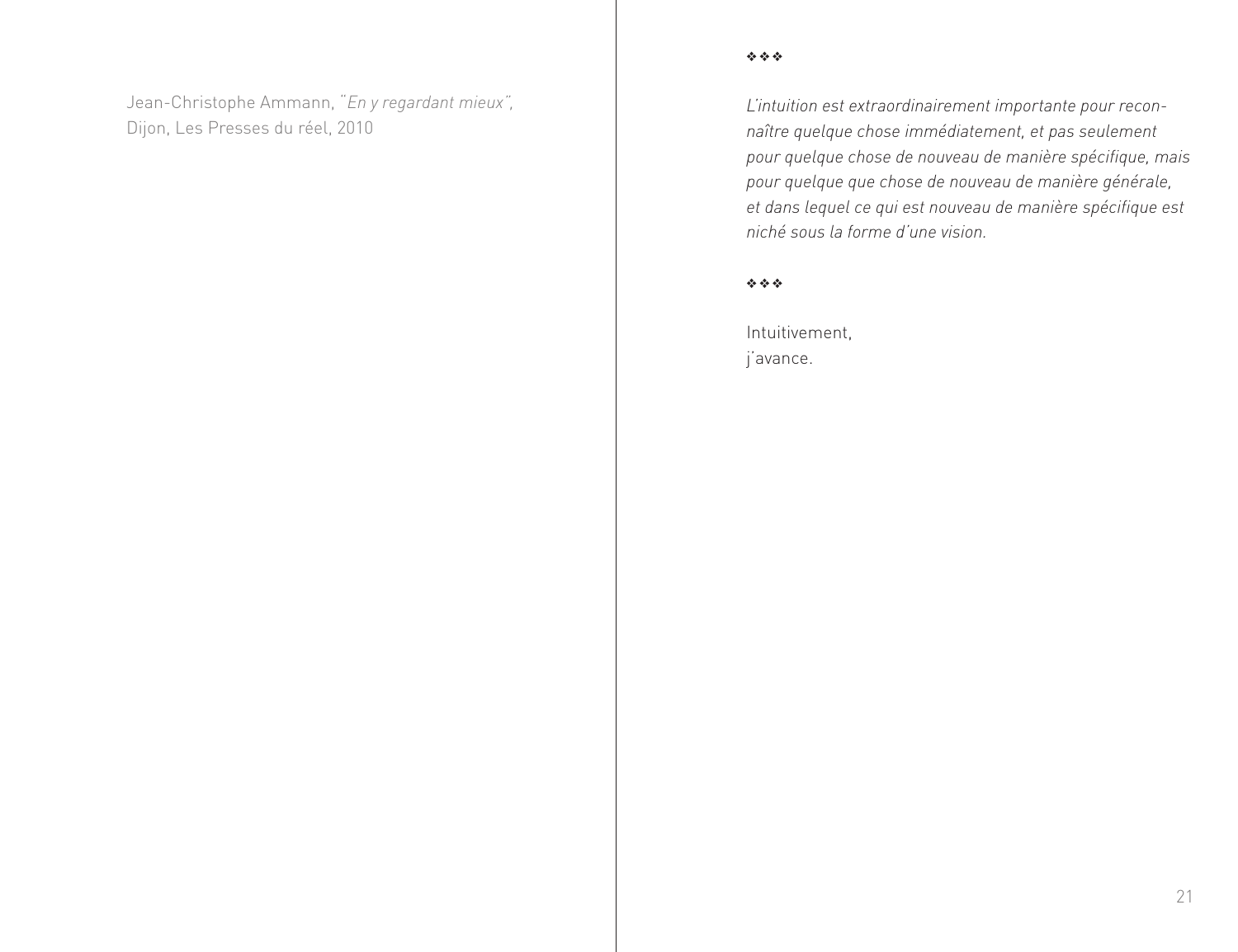# AUTUMN III

### Le noir en moi

\_

Le noir s'est imposé à moi, c'était cet été. Ce n'était pas vraiment mon choix et il m'a fallu du temps pour l'accepter.

Je sentais une certaine résistance, une envie de refuser de s'adapter à la tradition, à la coutume de porter du noir pour un tel événement.

Puis, j'ai cédé, *"Ce n'est pas le bon moment".* Plusieurs fois, je me le suis répétée.

J'avançais d'une façon presque mécanique pour acquérir des chaussures, une chemise, un pantalon. Tout était noir, tout allait ensemble, tout était de la marque Benetton.

Ni compliqué, ni original, je m'en foutais royalement.

\_

D'ailleurs, je n'aime pas mes rêves en noir et blanc. Malheureusement, je ne me souviens jamais des autres.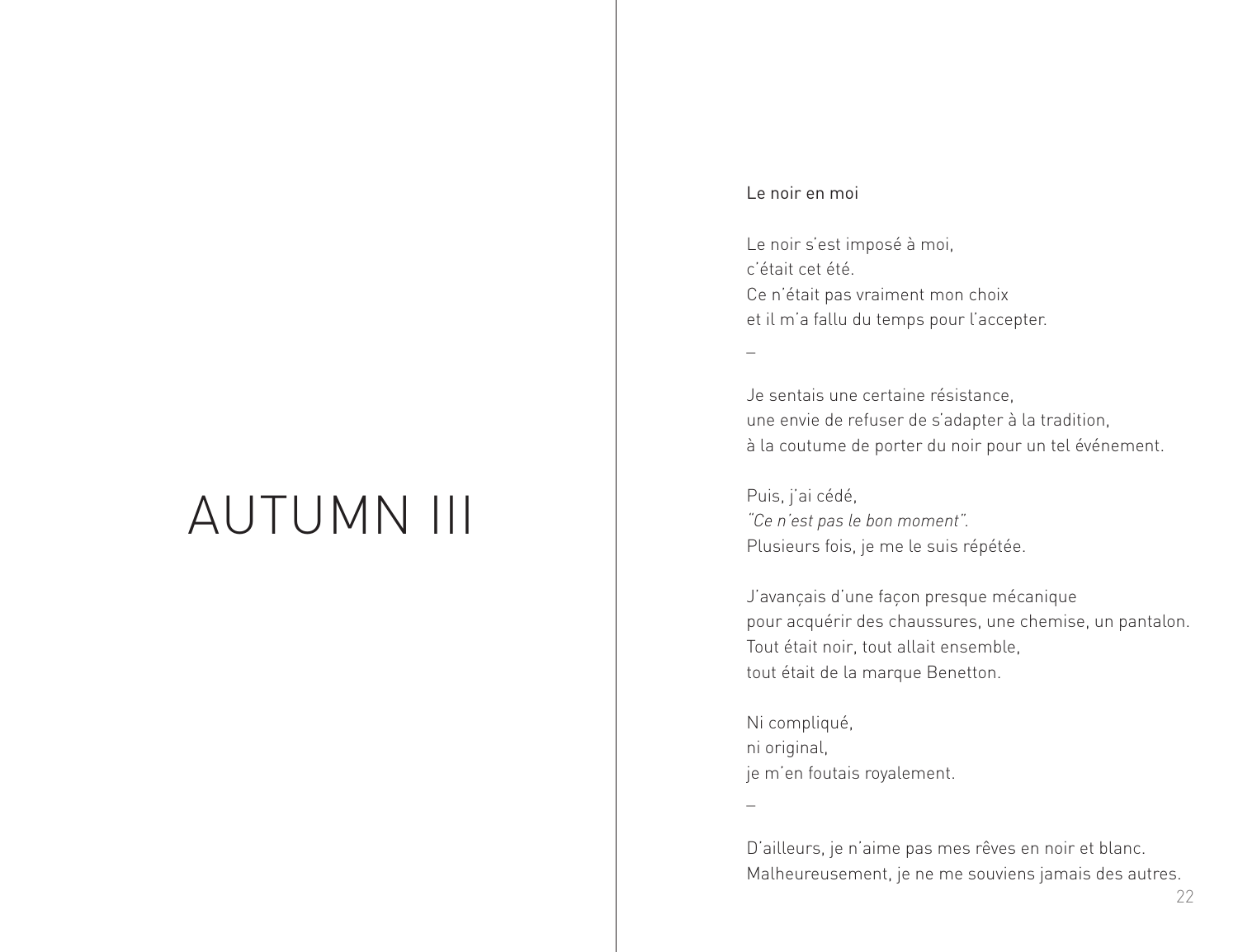Parfois le noir est incontournable.

Comme les mauvaises pensées, comme les déceptions, comme les échecs, comme les séparations, comme les adieux, comme les pertes, comme les rêves jamais réalisés.

\_

\_

Le noir peut-il être léger ?

\_

*"Wer hat Angst vorm schwarzen Mann Niemand! Und wenn er kommt? Dann laufen wir!"*

Les voix aiguës d'enfants résonnent encore dans sa tête comme s'ils appartenaient encore à sa vie.

\_

Ma première performance, j'avais 20 ans, j'étais étudiante en art au *Mozarteum.* Elle se déroulait dans une petite pièce noire, dans le silence complet.

J'avais le sentiment que dix minutes était une éternité. Pour moi, autant que pour les autres.

\_

Je me demande comment serait la vie si j'étais noire. <sup>23</sup>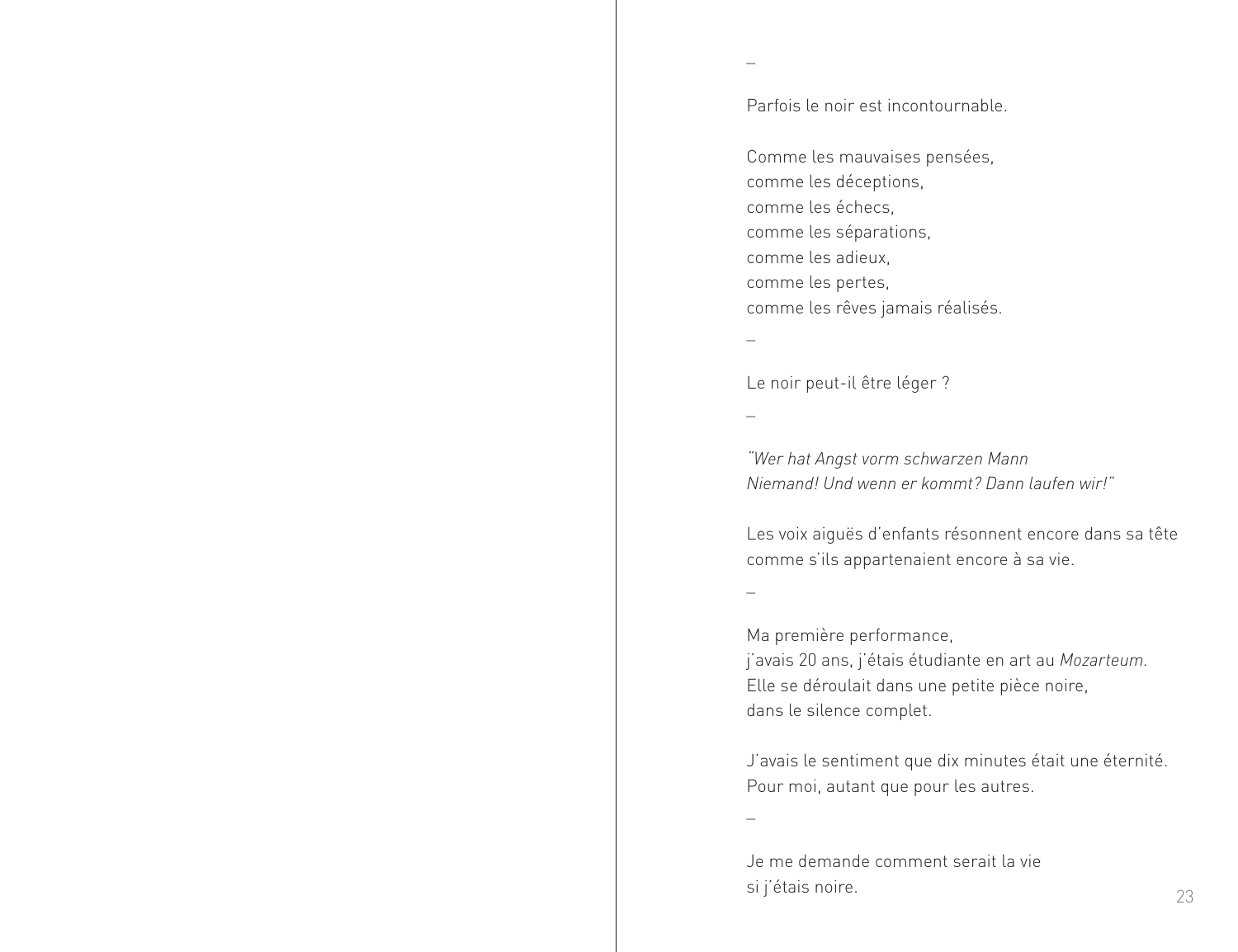Un parti politique de mon pays, les conservateurs, se nomme "die Schwarzen", les "noirs"en français. Ce nom me parait toujours si peu accueillant.

\_

\_

Certains noirs le sont plus que d'autres.

\_

Les années 80, dans les montagnes autrichiennes, il y avait Stone, le barman du Glemmtalerhof.

Stone était "black" (*ein echter Neger* "un vrai nègre" comme les habitants du village l'appelaient derrière son dos). Ces dents étaient d'une blancheur exemplaire, lui accordant un sourire puissant.

Stone était une vedette*, ein echter Star,* une étoile brillante. Il attirait plein de clients dans son bar au sous-sol de l'hôtel.

Une curiosité pour les uns, un danger pour les autres ?

La petite, chaque fois qu'elle le voyait, commençait à pleurer, puis elle courait.

Elle courait pour se cacher derrière la jupe de sa maman et elle ne savait pas trop pourquoi.

Stone a quitté le village dans les années 90. La petite, qui n'est plus petite, aussi.

 $-$  24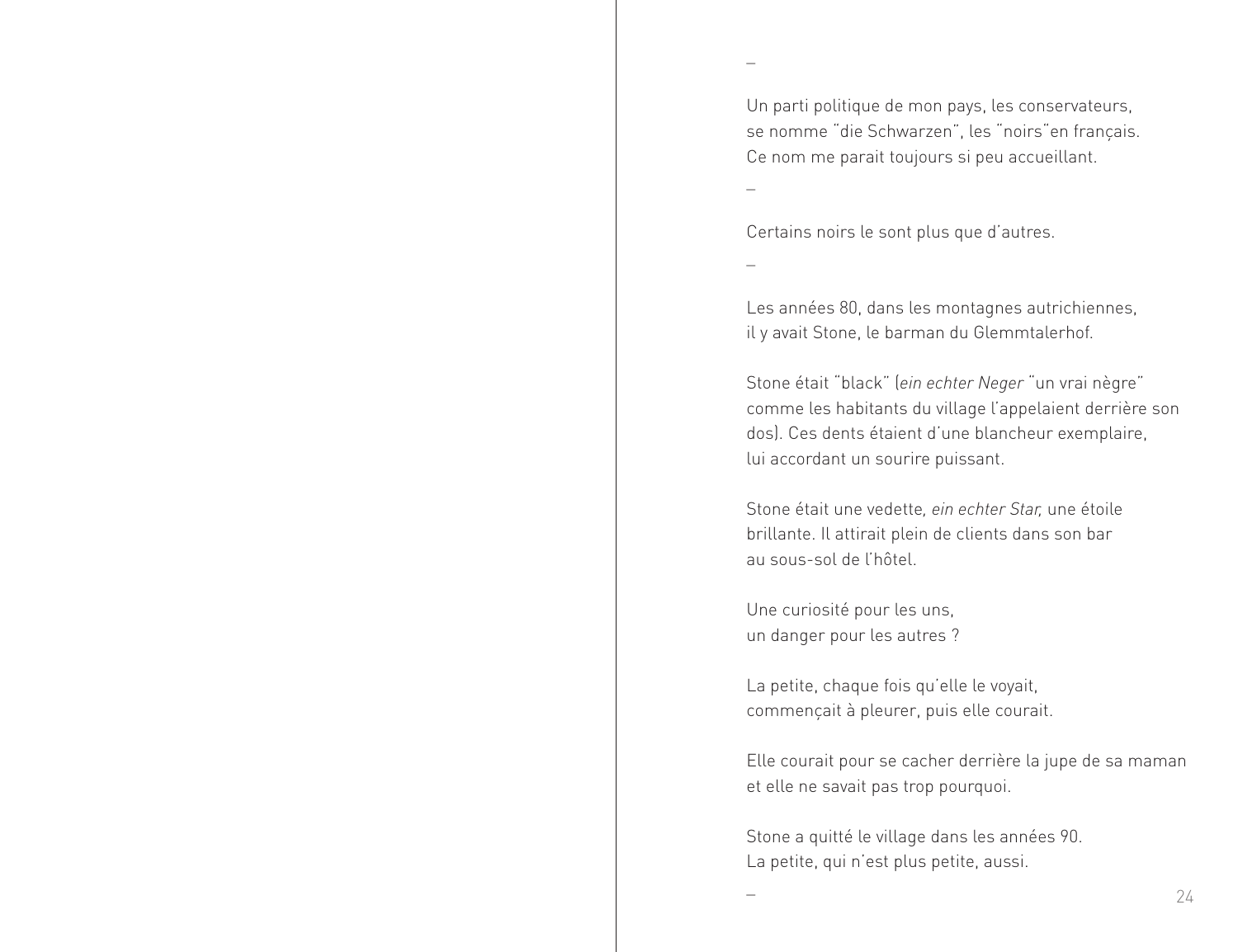Dimanche fin de journée, allongée sur le canapé en cuir noir

Mon chien, Bobun

s'écrase dans le creux de mon bras gauche. Il est noir et blanc. C'est un bouledogue français. Il ressemble à une toute petite vache suisse.

\_

Inventaire d'objets noirs :

Chez moi, pas mal de choses sont noires : le canapé, les coussins, les yeux de Coltrane (mon autre chien), la vieille commode dans l'entrée, une veste en velours, quelques pantalons, de nombreux pulls, des chaussures, plusieurs cadres IKEA un peu partout dans chaque pièce, le couvre-lit, les stores dans le salon, le carrelage dans la cuisine, le petit pot d'encre de chine posé sur mon bureau, ma chaise de bureau, le chapeau en feutre, la housse de guitare, mes deux sacs à dos, les cheveux de ma copine, le téléphone sans fil, la machine à café.

\_

Un traumatisme de mon enfance est étroitement lié à une tache noire sur un tapis beige.

\_

La couleur noire. La couleur des solitaires ? La couleur des courageux ?

\_

Quand j'avais quatorze ans, j'étais persuadée <sup>25</sup>